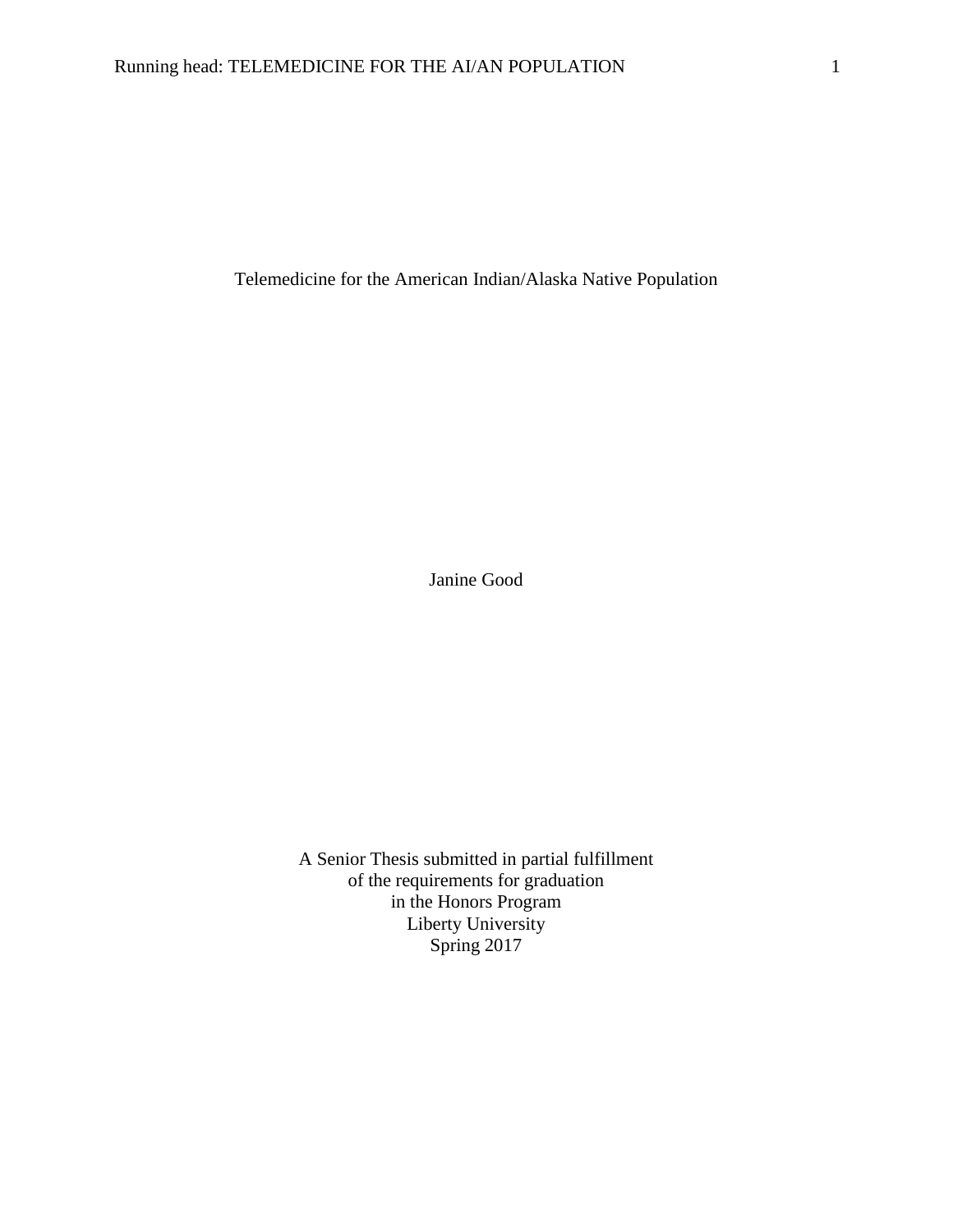Acceptance of Senior Honors Thesis

This Senior Honors Thesis is accepted in partial fulfillment of the requirements for graduation from the Honors Program of Liberty University.

> Cynthia Goodrich, EdD, MSN, RN, CNE Thesis Chair

\_\_\_\_\_\_\_\_\_\_\_\_\_\_\_\_\_\_\_\_\_\_\_\_\_\_\_\_\_\_

Emilee Harker, MSN, RN Committee Member

\_\_\_\_\_\_\_\_\_\_\_\_\_\_\_\_\_\_\_\_\_\_\_\_\_\_\_\_\_\_

Rick Rasberry, D.Min Committee Member

\_\_\_\_\_\_\_\_\_\_\_\_\_\_\_\_\_\_\_\_\_\_\_\_\_\_\_\_\_\_

Marilyn Gadomski, Ph.D. Honors Assistant Director

\_\_\_\_\_\_\_\_\_\_\_\_\_\_\_\_\_\_\_\_\_\_\_\_\_\_\_\_\_\_

Date

\_\_\_\_\_\_\_\_\_\_\_\_\_\_\_\_\_\_\_\_\_\_\_\_\_\_\_\_\_\_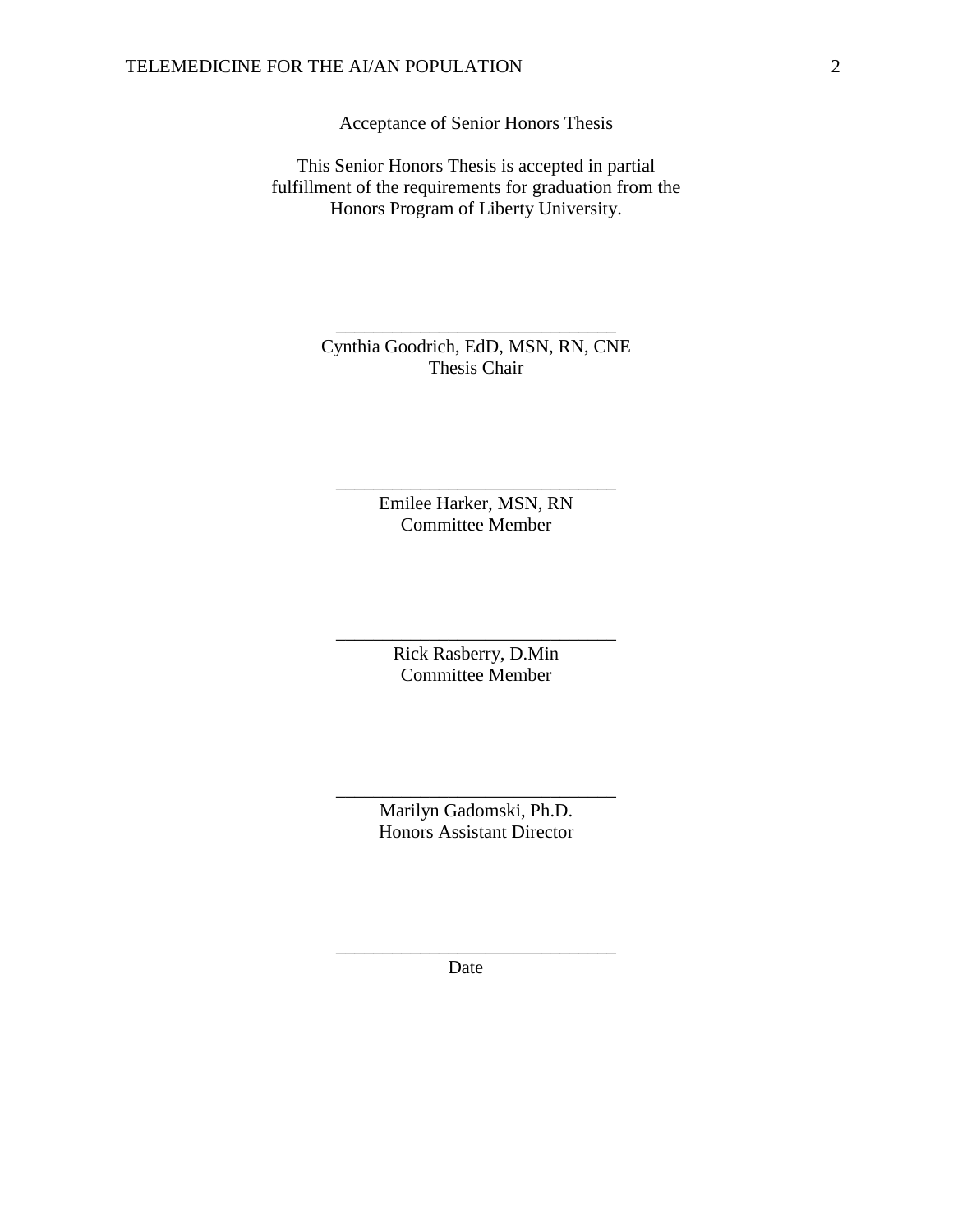# Abstract

When compared to other Americans' health, a worse health status is seen among the American Indian and Alaska Native population. American Indians and Alaska Natives are faced with numerous disparities in healthcare, such as decreased access to healthcare. Additionally, healthcare data about this group are missing. Although health beliefs and traditions can differ among tribes, there are also similarities. Telemedicine is the use of technology (i.e., phone, videoconferencing) to deliver healthcare. This healthcare service may be beneficial for this population's healthcare needs because of telemedicine's possible advantages. Although telemedicine also has disadvantages, a knowledge of and respect for American Indian and Alaska Native cultures can help to overcome the disadvantages.

*Keywords:* American Indian, Alaska Native, telemedicine, telehealth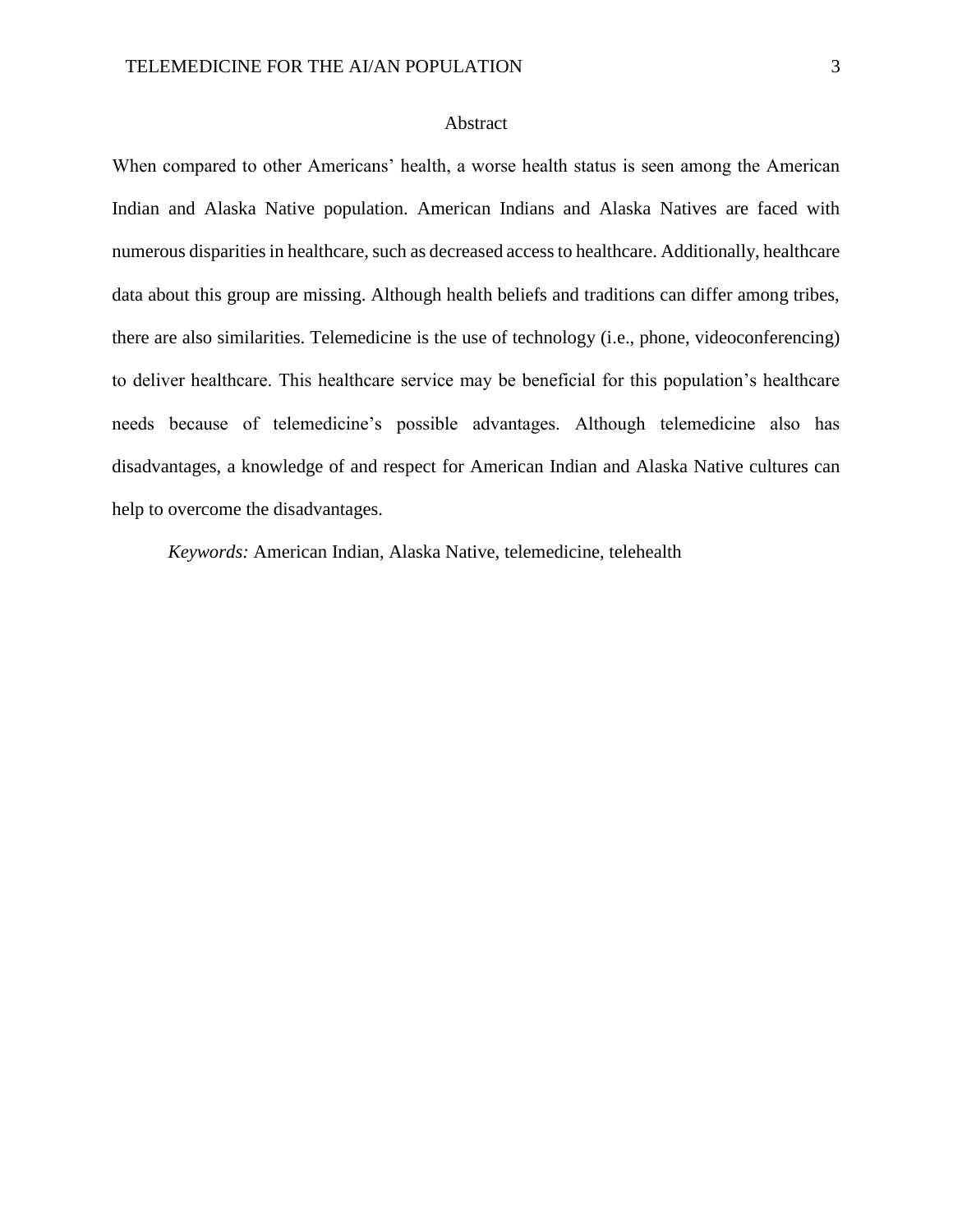Telemedicine for the American Indian/Alaska Native Population

The American Indian/Alaska Native (AI/AN) population, compared with the rest of the American population, have a lower health status. Life expectancy, access to healthcare, and death rates due to certain diseases are some of the health differences between AI/ANs and the American population in general (Indian Health Service, 2016). Within this population, there are hundreds of tribes; there is a total of 567 tribes acknowledged by the United States government according to the Bureau of Indian Affairs (2017). Similarities exist in culture and health beliefs among tribes.

The American Telemedicine Association (2016) describes telemedicine as the use of technology systems such as computer, video, and phone to deliver healthcare. There are several benefits of telemedicine for the AI/AN population (Carroll et al., 2011; Doorenbos et al., 2010; Doorenbos et al., 2011; Haozous et al., 2012; Hiratsuka, Delafield, Starks, Ambrose, & Mau, 2013). However, there are also disadvantages to using telemedicine for this population (Demiris, Doorenbos, & Towle, 2009; Hiratsuka et al., 2013). The nomenclature of this unique population must first be understood in order to help AI/AN peoples' healthcare experience (Moss, 2016b; Van Alst, 2016).

## **Self-Identification and Proper Terminology**

The way an American Indian or Alaska Native person identifies himself or herself is the way the nurse should refer to that person (Moss, 2016a). *Indian* and *American Indian* are the terms most American indigenous people prefer to be called. *Native* is the abbreviated version of *Native American,* and is usually considered an appropriate term by most American Indians. However, if the specific tribe of the person is known, this tribal identity is the most desired term to use when talking to or about the person (Van Alst, 2016).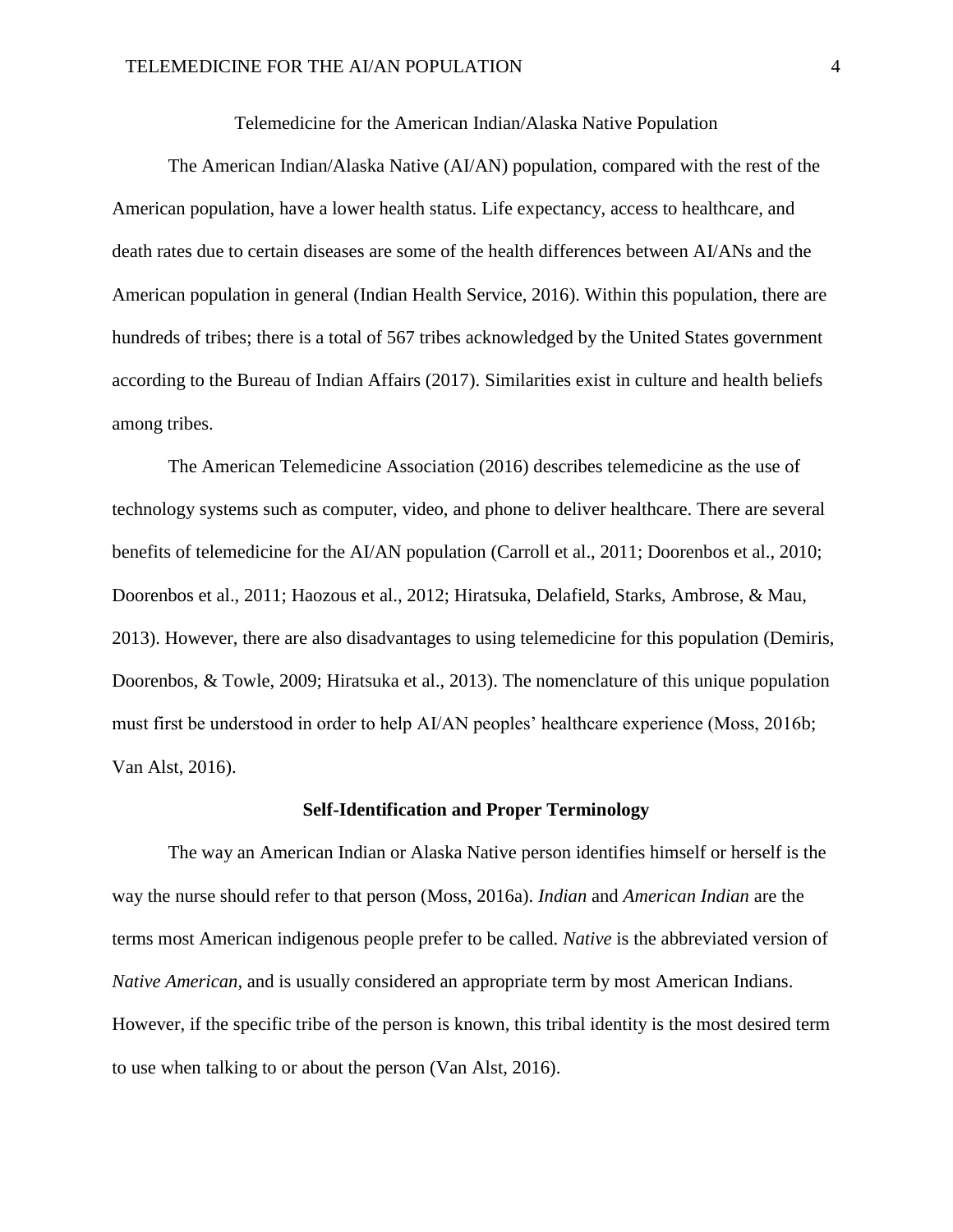The term American Indian does not refer to cultural or ethnic identification as much as it does to political status. *Indian* is the official legal word for the indigenous people of the United States because it is the word used in the European/American-Indian treaties (Moss, 2016b). The term *Native American,* though, was substituted for *American Indian* in the 1970s. However, this term is not accurate because Native Hawaiians, American Samoans, and indigenous groups from Canada and Central and South America can also be referred to as Native Americans (Bureau of Indian Affairs, 2017). Furthermore, there is a difference between the terms *American Indian* and *Alaska Native*. A person who has a tribal heritage from the continental United States is American Indian, while a person who has a heritage from Alaska native villages or tribes is Alaska Native (Bureau of Indian Affairs, 2017). The book *American Indian Health and Nursing* edited by Margaret P. Moss focuses on the indigenous people groups of the United States (specifically American Indians and Alaska Natives), and these indigenous people groups will also be the focus in this discussion (Moss, 2016b). Additionally, the abbreviation AI/AN will be used when referring to the American Indian/Alaska Native population because it is an abbreviation used in some of the literature (Doorenbos et al., 2010; Doorenbos et al., 2011; Haozous et al., 2012; Hiratsuka et al., 2013; Hodgins & Hodgins, 2013; Indian Health Service, 2016; Kim, Bryant, Goins, Worley, & Chiriboga, 2012; Martin & Moss, 2016; Meilstrup & Moss, 2016; Moss, 2016b; Moss, 2016c).

#### **Sovereignty Status**

In the United States (US), there are federally recognized AI/AN tribes. This recognition means that the US sees the tribe as having sovereignty or its own government. However, the status of US citizenship is still held by AI/ANs. The US government gives services, benefits, and protections to the tribe, such as healthcare services. With the exception of permission granted by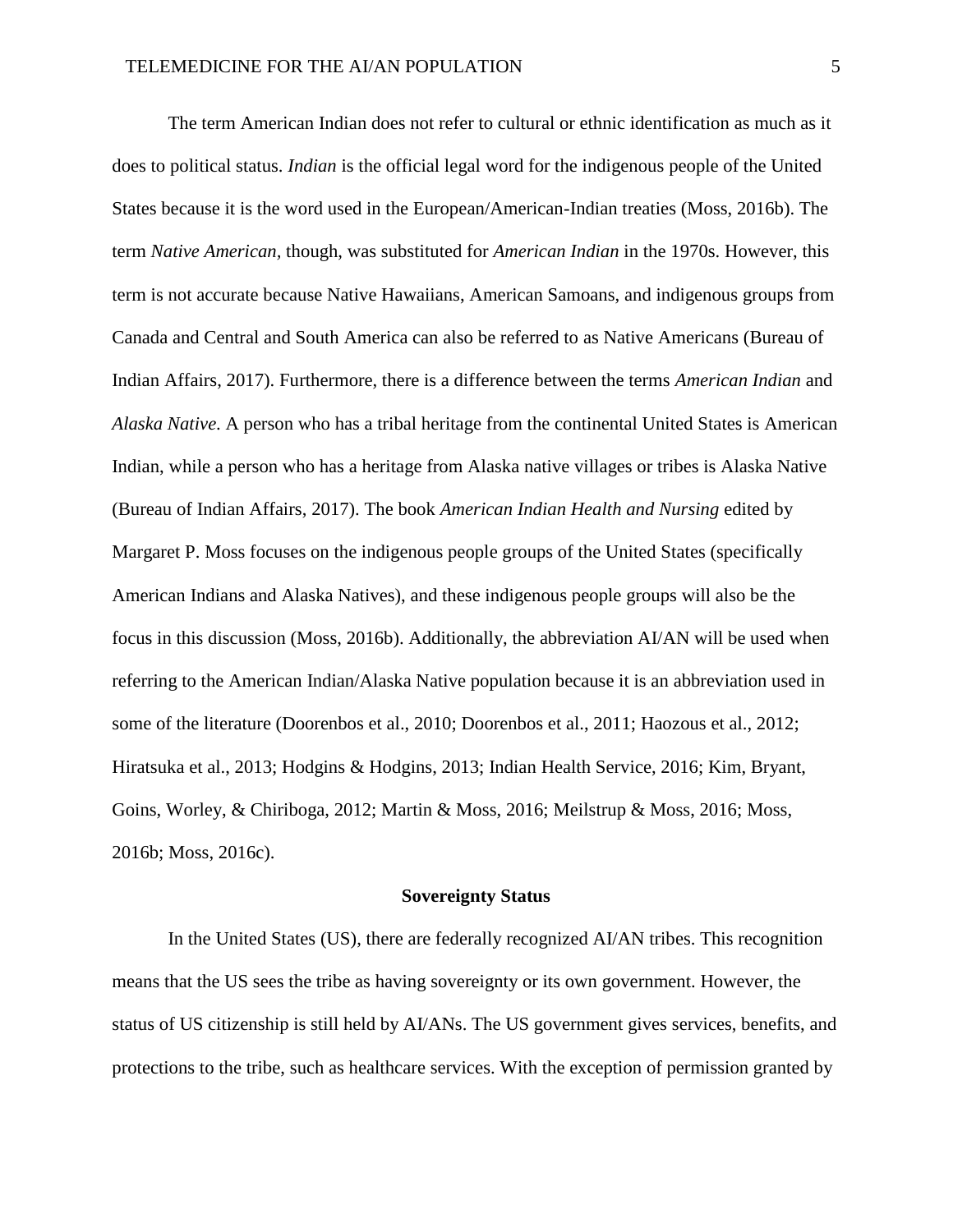# TELEMEDICINE FOR THE AI/AN POPULATION 6

Congress, states do not have political control over federal tribes. For example, the laws on reservations do not have to be in agreement with state laws. However, possessing a governmentgovernment relationship with a state is an option for tribes. The number of tribes and villages acknowledged by the US government is 567 (Bureau of Indian Affairs, 2017).

Federally recognized tribes have a unique status regarding laws. For example, tribes do not have to follow state laws on reservations. Instead, they can implement their own tribal laws on the reservation. Also, if a tribe and the state in which it is located share a common goal (i.e., environmental preservation), the tribal government and state government may choose to work together through compacts (Bureau of Indian Affairs, 2017).

Legally, the United States government has certain responsibilities (i.e., healthcare services) toward members of federally recognized tribes. However, the government does not regulate the rules for tribal membership. To be part of most tribes, a person must have a certain percentage of AI/AN heritage, which is called a blood quantum. A tribe may also take into account the person's knowledge of the tribe's history and culture as well as the person's selfperception of his or her tribal heritage (Bureau of Indian Affairs, 2017).

#### **Where AI/ANs Live**

According to the 2010 United States Census Bureau (2012), the percentage of AI/ANs not living in tribal areas is 78%. Due to the employment and education opportunities found in cities, many American Indians move away from reservations (Bureau of Indian Affairs, 2017). Data, however, also reveal that many AI/ANs live near these tribal areas. California, Oklahoma, Arizona, Texas, New York, New Mexico, Washington, North Carolina, Florida, and Michigan are the states in which the highest percentages of AI/ANs take up residency (United States Census Bureau, 2012).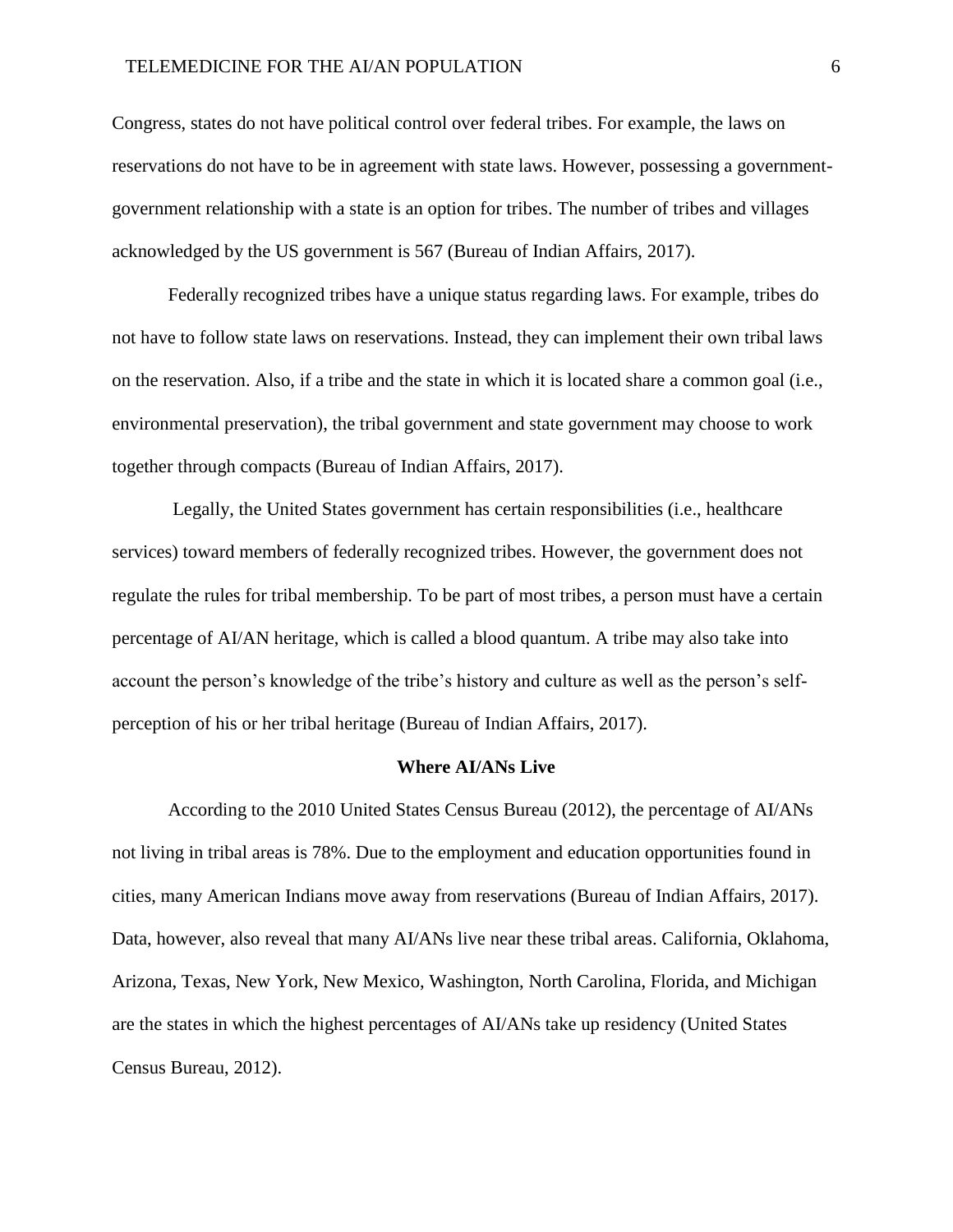# **The Indian Health System**

The Indian Health Service, Tribal Health, and Urban Health Care (I/T/U) is the official health system for AI/ANs (Meilstrup & Moss, 2016). The Indian Health Service (IHS) is a branch of the United States Department of Health and Human Services that provides medical services to AI/AN people (Bureau of Indian Affairs, 2017). The overall mission of the IHS is to "raise the physical, mental, social, and spiritual health of American Indians and Alaska Natives to the highest level" (Indian Health Service, n.d., 1). Tribes, budgets approved by Congress, and third-party organizations (i.e., Medicare, Medicaid, private health insurance companies) all fund the IHS. AI/ANs normally choose health care from the IHS because it is more convenient to use than other facilities and insurance programs due to reasons such as poverty, language difficulties, and complicated paperwork processes (Meilstrup & Moss, 2016).

The tribal health component of I/T/U allows autonomy in healthcare system management for the tribe. For example, tribal health is responsible for the hiring process in tribal medical facilities (Meilstrup & Moss, 2016). For AI/ANs who live in cities, there may be urban health centers available for referrals, education, and counseling. However, usually there is no medical care given (Martin & Moss, 2016). According to the map from the Urban Indian Health Institute (2017), there are 33 of these centers total in the United States, and they are not located in every state. Overall, the funding is low for urban AI/AN healthcare (Martin & Moss, 2016).

#### **Gaps in the Literature**

There is not much health research available about the AI/AN population due to the tribes' political sovereignty. Political sovereignty forces researchers to fulfill more obligations than usual in order to study the AI/AN population. For example, researchers may have to get approved by a tribal institutional review board, the Tribal Council, and the head of the tribe.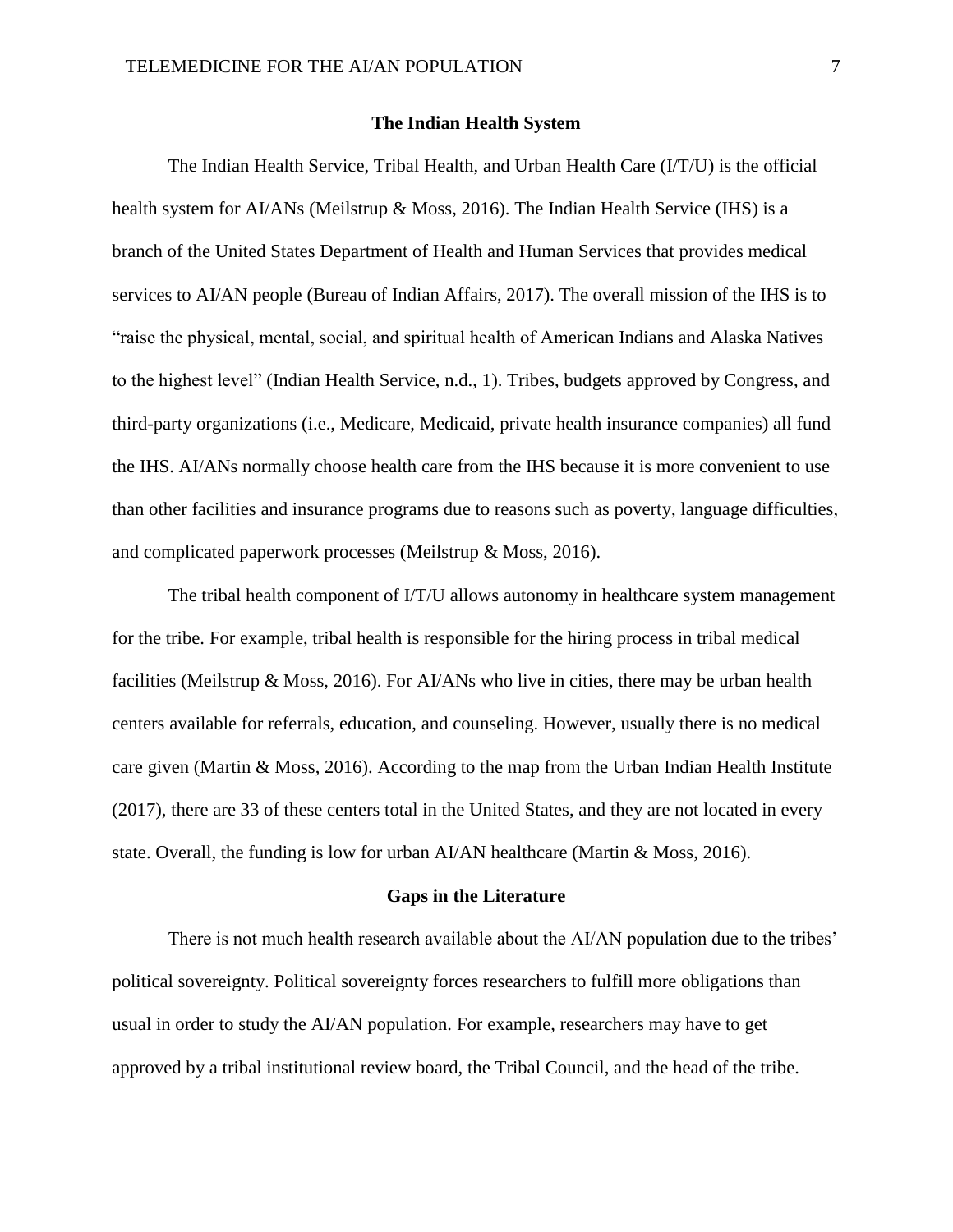Fulfilling such requirements can take up to a year and impedes the research process. Research agencies have specified time periods (for example, 12 weeks) in which a research proposal must be completed, therefore, if the process of getting approved by a tribe takes a year, it is not possible to do the research. Because of the difficulty in conducting research, there is a lack of health information about this population (Moss, 2016c).

### **AI/AN Cultures: Social Views**

Within AI/AN collectivist societies, relationships are highly valued. While the ability to speak for oneself is a guaranteed right, the group is more important than the individual. Instead of being competitive, AI/ANs usually rely on one another. Youth are taught traditions by elders, who also make decisions in the family. In spite of this fact, children are allowed to make some decisions for themselves. It would be acceptable in these cultures for a child to refuse medication. Typical attitudes in AI/AN cultures are that time is abundant, there is no need to rush and be prompt, and value is not placed on making plans (Hodgins & Hodgins, 2013).

#### **AI/AN Views of Health**

Even though AI/AN peoples' beliefs have changed due to the influence of European cultures, there is traditional knowledge currently used by AI/AN healers and patients (Greymorning, 2016). Though there is some variation among different tribes, there are several similar health beliefs held by many AI/AN cultures. For example, the belief that the body and spirit are inseparable is a common health belief among tribes. The belief that a person can help heal himself or herself is also held by a lot of traditional healers (National Library of Medicine, n.d.).

The traditional cultural perspective of AI/ANs expands the meaning of the word medicine. To AI/ANs, medicine can help cure illness as well as promote wellness. It can also be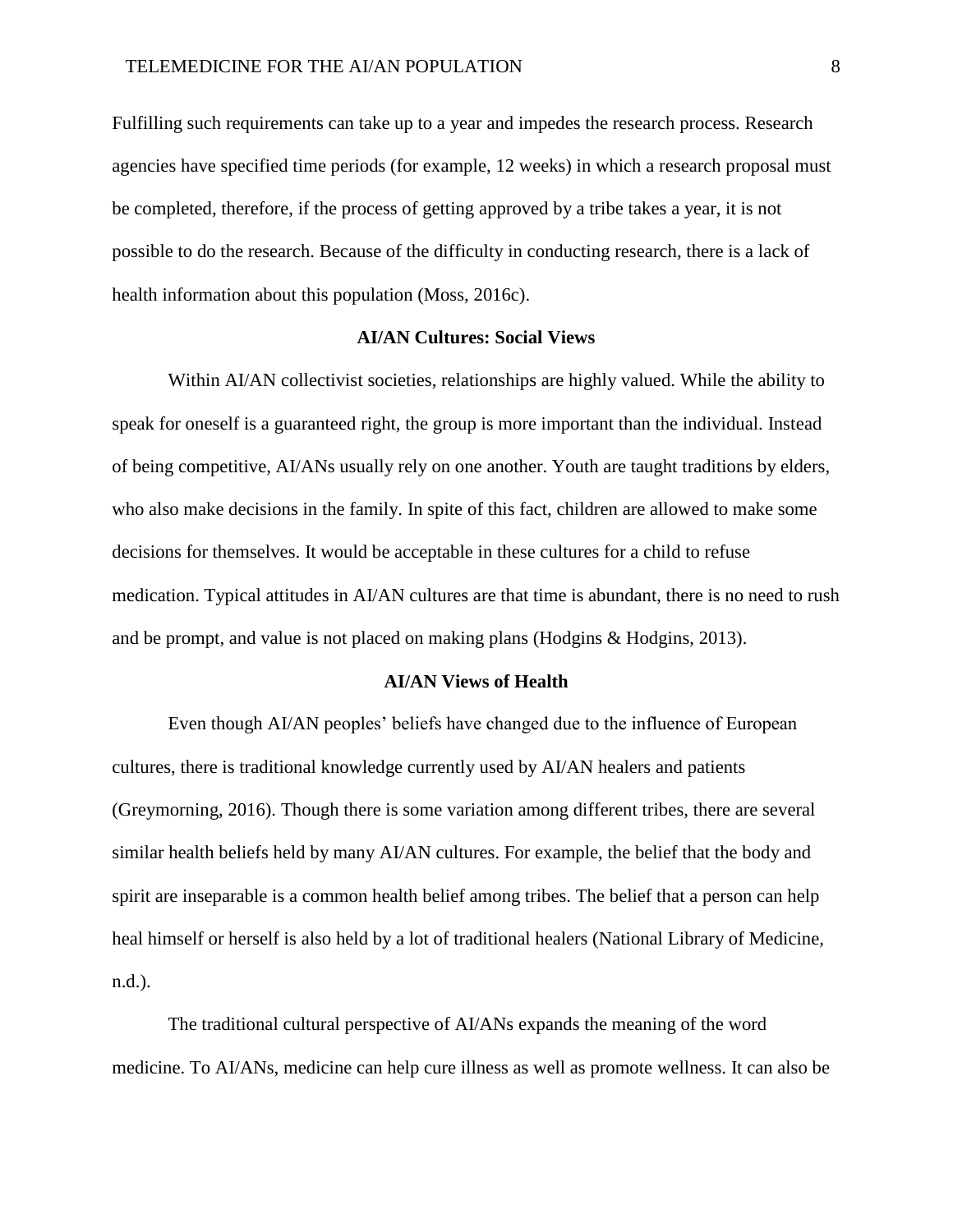## TELEMEDICINE FOR THE AI/AN POPULATION 9

good or bad and is a type of spiritual power. Good medicine comes from the healer who is kind, while bad medicine comes from a person who is evil. Based on this principle, Western medical instruments, such as a stethoscope, can be considered good or bad based on the character of the person who uses them. Medicine can come from objects, people, places, and events. For example, prayers and herbs are both considered medicine (Cohen, 2003).

There are other core beliefs of some AI/AN people that relate to health and disease. One such belief is that all living beings were created by the Great Spirit. Because of this, praying to the Great Spirit and spirits created by the Great Spirit is beneficial and should be done several times a day, such as at mealtimes. Another belief is that one must be in balance with nature to be healthy. Therefore, when one becomes ill, it may be in part because there is an imbalance between the person and nature (Cohen, 2003). Some AI/AN people also believe that witchcraft and performing a taboo action can result in illness (Hodgins & Hodgins, 2013). Furthermore, it is believed among some AI/AN people that components of nature are alive, and are both physical and spiritual. A significant contrast to note between Western and AI/AN approaches regarding disease is that the Western approach believes microscopic agents cause disease and must be eradicated, while the AI/AN approach incorporates a variety of aspects (i.e. physical, environmental, and spiritual) as causative agents for and effects of disease (Cohen, 2003).

A symbol of holism for AI/ANs is the medicine wheel (Moss, 2016b). Holism is a medical approach that considers a person's mind, body, and spirit when treating illness (Cohen, 2003). The wheel is a circle separated into four parts, which can represent different ideas depending on the tribe. The physical, mental, emotional, and spiritual aspects of a person are the components of one interpretation of the medicine wheel. The four parts can also represent the four directions, four seasons, and four stages of life (Moss, 2016b; National Library of Medicine,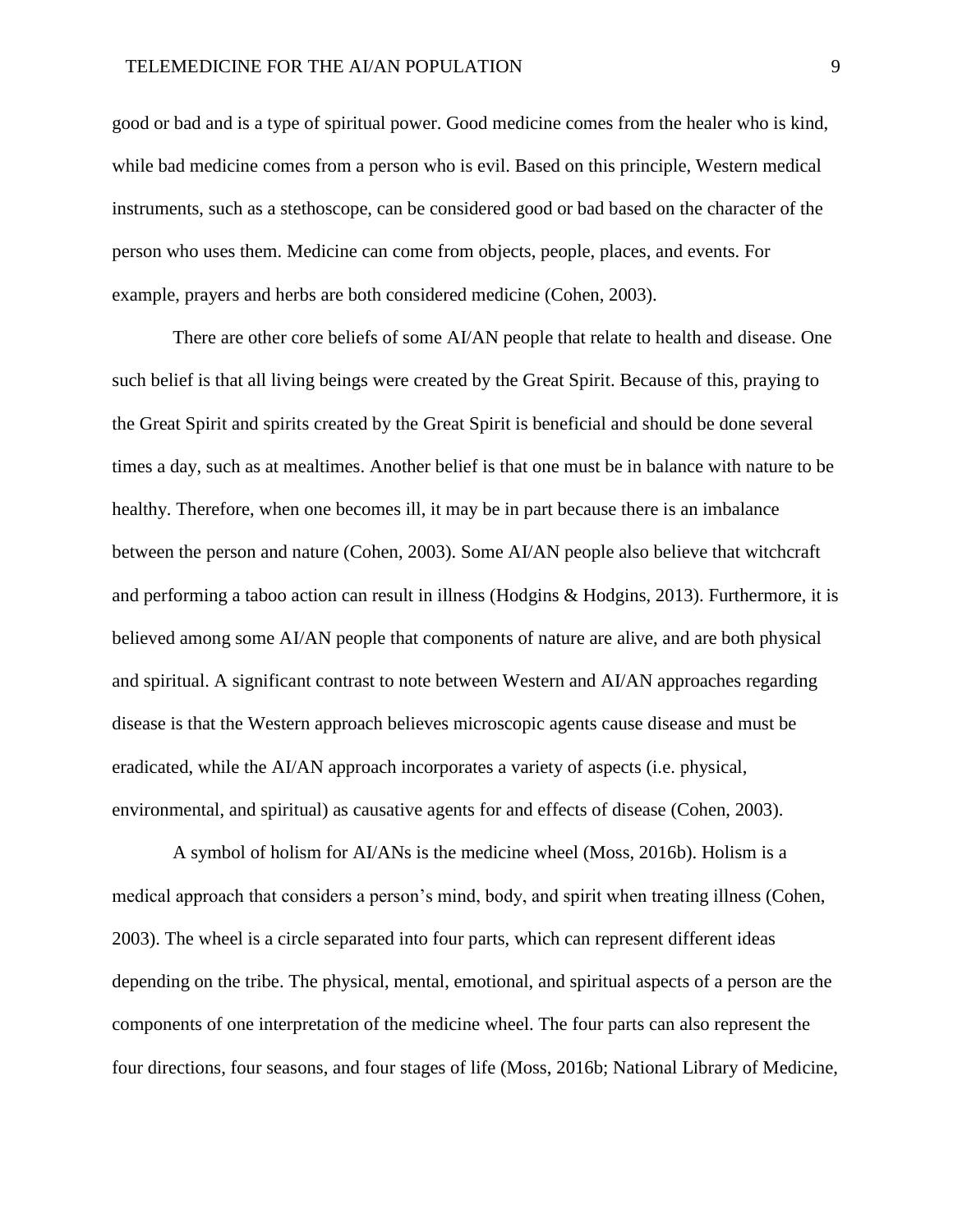n.d.). The purpose of the wheel is to heal and promote well-being (National Library of Medicine, n.d.).

#### **Health Traditions**

Health traditions, like health beliefs, also depend on the particular tribe. However, there are similar practices amongst tribes. Prayer, drumming, and chanting during a healing ceremony are examples of shared practices. Another similarity among many AI/AN cultures is the use of a healer. Stories, humor, plants, music, and ceremonies are used by the healer to promote wellbeing (National Library of Medicine, n.d.)

Indian doctor is an alternative name for an AI/AN health practitioner. There are many different names for AI/AN health practitioners depending on the specialty. Herbalists, bonesetters, diviners, and midwives are specialty practitioners. A medicine man (or woman) is considered holy and has spiritual power. After a healer has shown the community that he or she is knowledgeable and experienced in healing, usually the members of the community call the healer a medicine person as a term of honor. The title of medicine person should be used rather than shaman, because shaman is a term for a type of health practitioner from Asian cultures (Cohen, 2003).

Furthermore, silence is a cultural practice in the AI/AN community that is necessary for the healthcare provider and patient to observe. Respect for other people is shown through the use of silence, because it shows willingness to cooperate. Asking questions and making small talk is not considered respectful. A trait that is considered positive in AI/AN cultures involves not making judgements about what the other person is saying, or having a "silent mind" (Cohen, 2003, 40). In traditional AI/AN medicine, silence promotes paying attention to other forms of communication such as body language in order to discover health problems. Some AI/ANs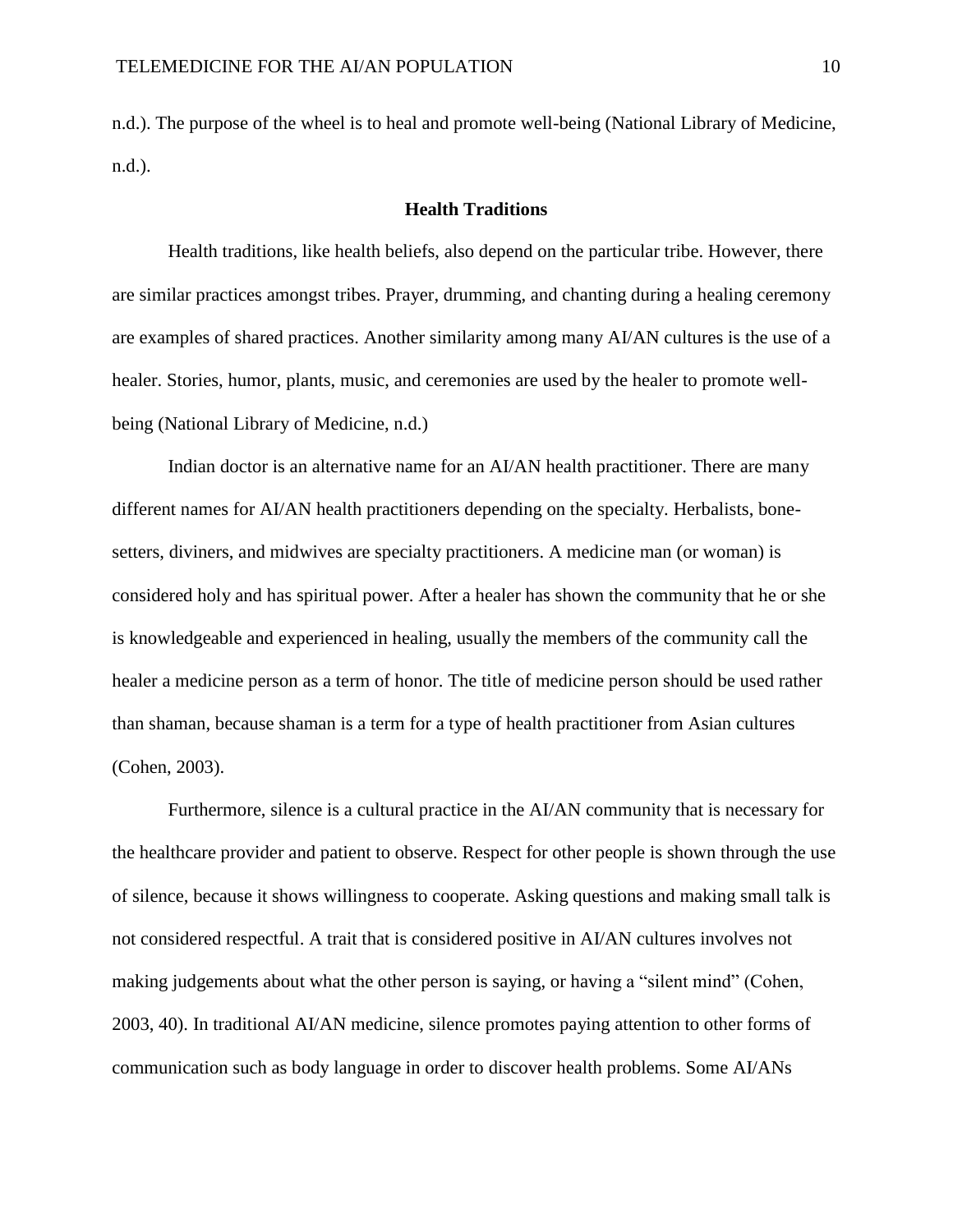believe that speaking about disease will give it power and may be detrimental to the patient (Cohen, 2003).

#### **Historical Context**

Laws regarding trading and land ownership agreements between American Indians and settlers were established by the United States government beginning in 1784 to prevent fighting between the two groups. The government then implemented the Indian Removal Act of 1830 as a solution to the fighting between settlers and American Indians. Some American Indian tribes, such as the Cherokee, were ordered by the military to move away from their homelands. American Indians were given individual land rights to assimilate them into the broad American culture under the General Allotment Act of 1887. The Indian Reorganization Act of 1934 stopped the land distribution and attempted to give some control back to tribes because American Indians had lost more than 86 million acres of land. Self-determination became an official policy in 1970 (United States Department of the Interior, 2014). Additionally, whole tribes of AI/ANs, who did not have immunity, were killed by communicable diseases that European settlers brought. Some of the diseases that AI/ANs were affected by are tuberculosis, smallpox, and influenza (Hodgins & Hodgins, 2013). Originally, it was the job of the Bureau of Indian Affairs to provide healthcare services to AI/ANs, however this became the duty of the Indian Health Service under the United States Department of Health and Human Services in 1955 (Bureau of Indian Affairs, 2017).

#### **Health Status and Disparities**

When contrasting the health status between AI/ANs and other Americans, the health status of AI/ANs is poorer. This trend has also been true in the past. Insufficient education, inequality in poverty rates, healthcare discrimination to AI/ANs, and cultural differences are all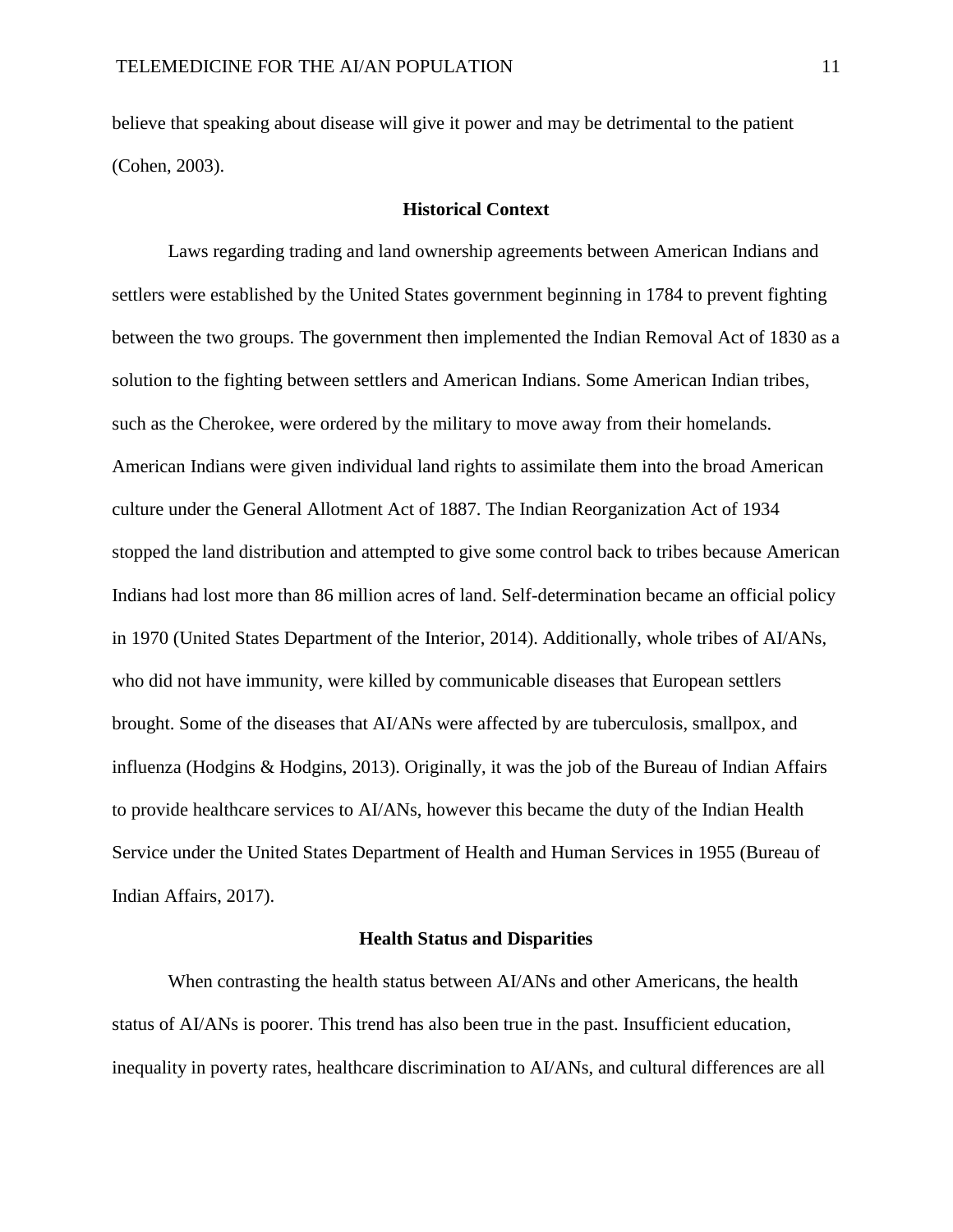possible explanations for disparities. The life expectancy for AI/ANs (73.7 years) is 4.4 years lower than the life expectancy for all races in the United States (78.1 years). When comparing the total AI/AN death rate from all causes during the three-year period from 2007 to 2009 (943.0) and the death rate from all causes for all races in the United States during the year 2008 (774.9), the AI/AN death rate was higher. There was no annual information available for those three years for the AI/AN population; there was no indication that 2008 was a typical year for all races in the United States. For those same years, the AI/AN rates of death due to unintentional injuries, assault/homicide, chronic liver disease/cirrhosis, and diabetes mellitus were also higher than the death rates from those causes for all races in the United States (Indian Health Service, 2016). Driving under the influence of alcohol is also a source of numerous unintentional injuries (Hodgins & Hodgins, 2013). Furthermore, compared with other racial groups, preventable health problems (i.e., diabetes, obesity) with inferior health outcomes are more prevalent in this population (United States Department of Health and Human Services, 2012).

There are more AI/ANs living off tribal areas than those living on tribal areas (Indian Affairs, 2016; United States Census Bureau, 2012). In many urban health centers specifically serving AI/ANs, medical care with the exception of education, referrals, and counseling is not offered (Martin & Moss, 2016). For AI/ANs who live on remote reservations, there is often difficulty accessing health care services. In fact, Indian Health Service facilities are not able to be accessed by over 4 in 10 AI/ANs (United States Department of Health and Human Services, 2012).

Specifically, there is also decreased access to health care for AI/ANs who are elderly and disabled. The Kaiser Family Foundation published a report on the health care accessibility of AI/ANs who are elderly (65 years and older) or who have disabilities and receive health care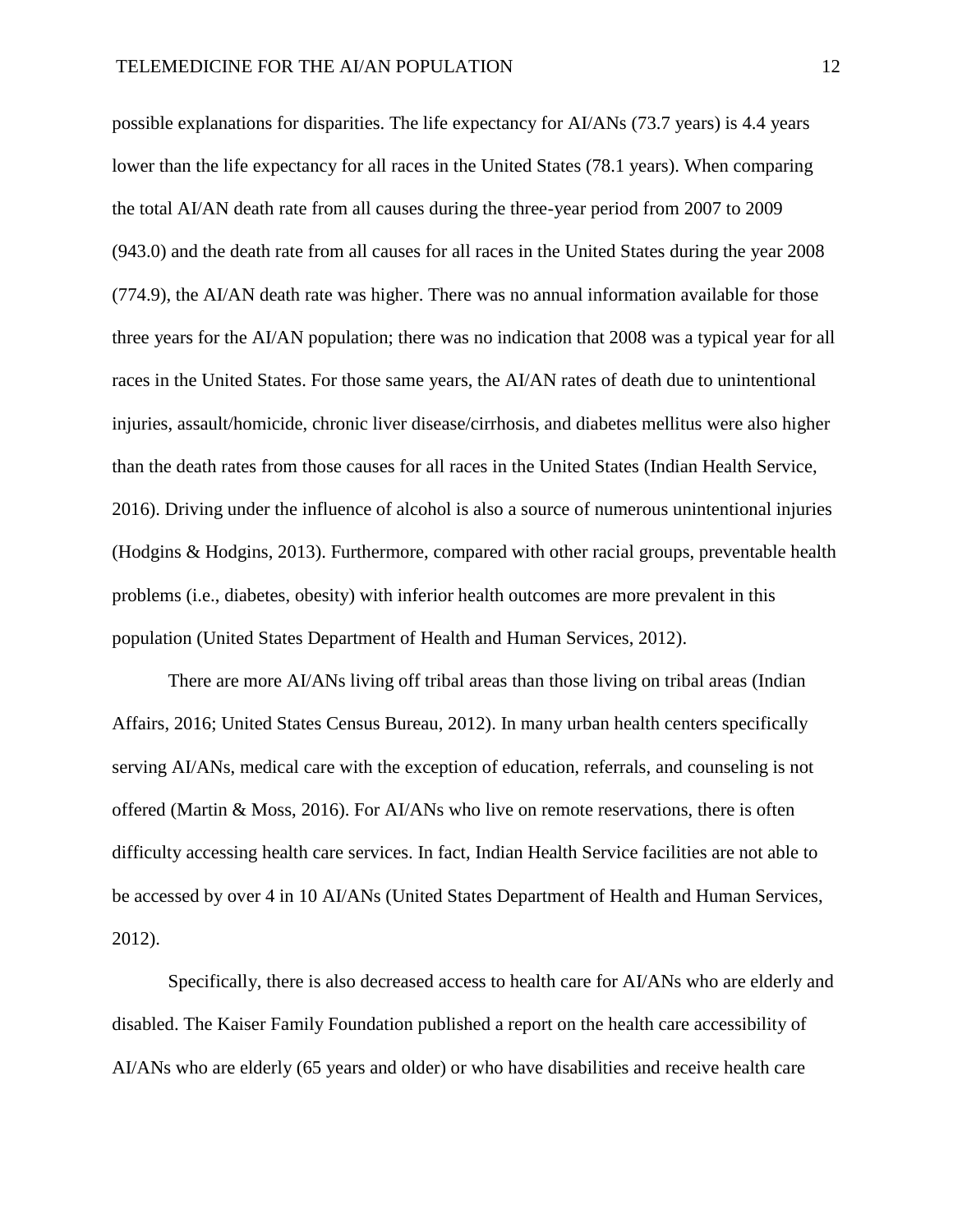coverage through Medicare. This study found that, compared with the rest of the elderly American population (65 years and older) with Medicare, more elderly AI/ANs said they were in poor health and had trouble accessing care. In particular, non-emergent care access seems to be an issue. Through purchased or referred care (PRC), AI/ANs may receive free healthcare from non-Indian Health Service (IHS) facilities if the IHS cannot meet the health care demands. However, PRC is usually only used for emergencies because of limited IHS funding. Because of this, AI/ANs with Medicare may not be able to get the medical care they need (Boccuti, Swoope, & Artiga, n.d.).

A research study shows that compared with elderly non-Hispanic whites, more elderly AI/ANs reported having low health status and decreased access to health care. The 2009 California Health Interview Survey surveyed non-Hispanic whites and AI/ANs age 60 and older. The results of the study show that a lower health status was reported by AI/ANs compared with non-Hispanic whites. For example, more AI/ANs than non-Hispanic whites claimed they have diabetes, heart disease, asthma, and disability. Also, compared to non-Hispanic whites, AI/ANs stated that they less frequently see a doctor and have more emergency room visits. Furthermore, more AI/ANs than non-Hispanic whites reported not having a primary care provider. Possible reasons for such disparities are related to finances and education, since AI/ANs have lower income, less education, and less English proficiency than the other surveyed group. Although this is one study, it shows differences between health status and accessibility between AI/ANs and white people. The study concluded that compared with non-Hispanic whites, there is a higher risk of low health status and decreased access to healthcare for AI/ANs (Kim et al., 2012).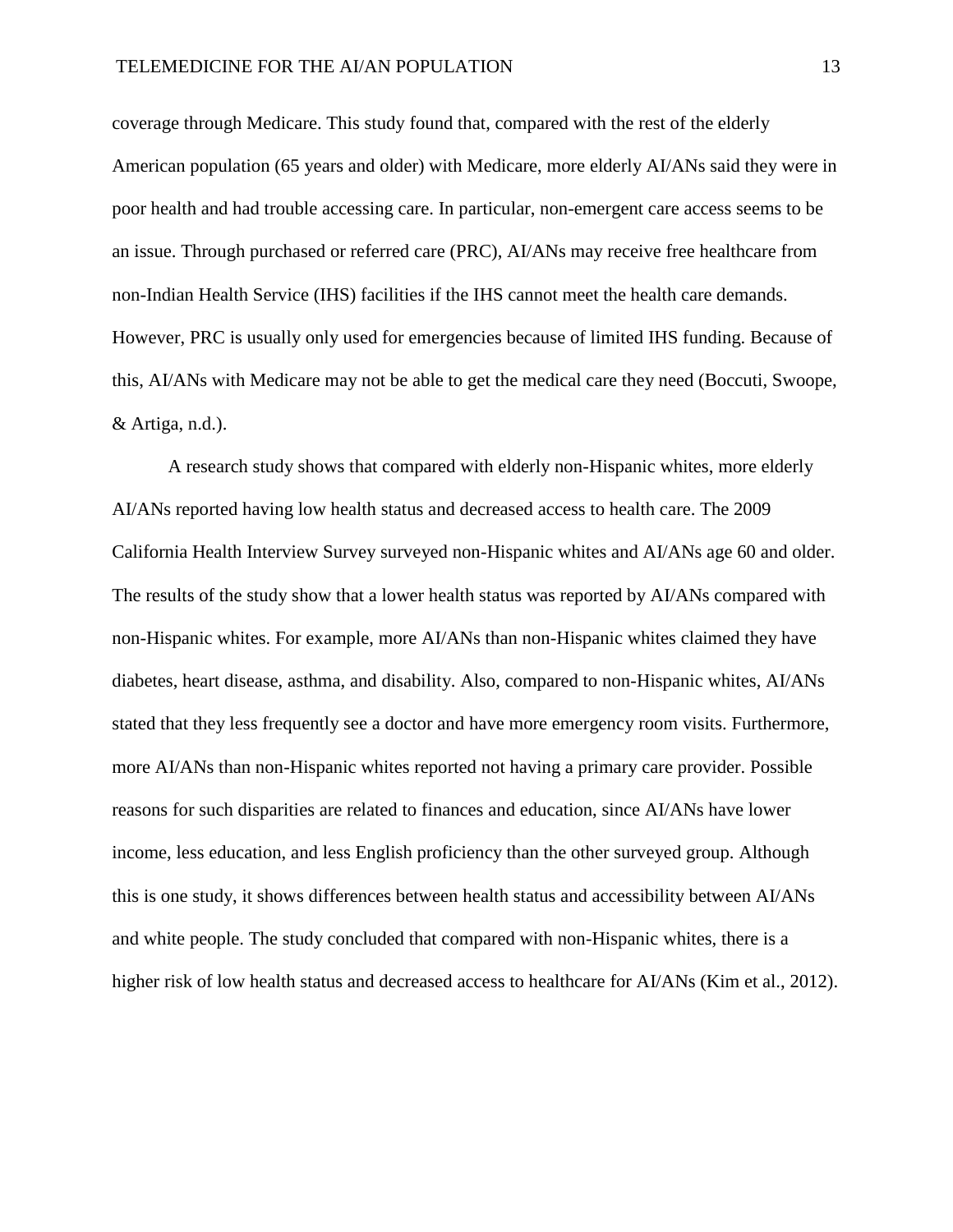# **Overview of Telemedicine and Telehealth Nursing**

Telemedicine, also known as telehealth, uses telecommunication technology (Internet, wireless, satellite, and telephone) for the provision of medical services and clinical information to distant areas. This type of healthcare is becoming more common. Telemedicine is being used by more than half of all hospitals in the United States. In total, there are 200 telemedicine networks and 3,500 telemedicine stations. The American Telemedicine Association gives guidelines and standards for safe telemedicine practices. There is a difference between health information technologies (HIT) and telemedicine. Communication of patient health information is done through HIT (i.e., electronic health record), while telemedicine is the clinical component of health care. However, HIT can be a part of telemedicine services. The type of telemedicine service dictates whether Medicare and Medicaid pay for the service (American Telemedicine Association, 2016).

There are several main ways telemedicine is implemented. The first way allows the primary care provider (PCP) to make a diagnosis by tele-connection to the patient or patient's specialist. This can be done via live video. Other modes that allow for the PCP to gather data at a later time include video clips and vital signs. Another way of delivering telemedicine is to use information sent from the patient at home for assessment purposes. Glucose readings, vital signs, and electrocardiogram readings can be sent to home health or diagnostic centers. Home health nursing and telemedicine can work in conjunction by using this method. Provision of health information is another capacity of telemedicine. People can learn pertinent health information and be involved with support groups by using the Internet and wireless devices. The last way telemedicine can be used is to facilitate the learning of health care professionals living in rural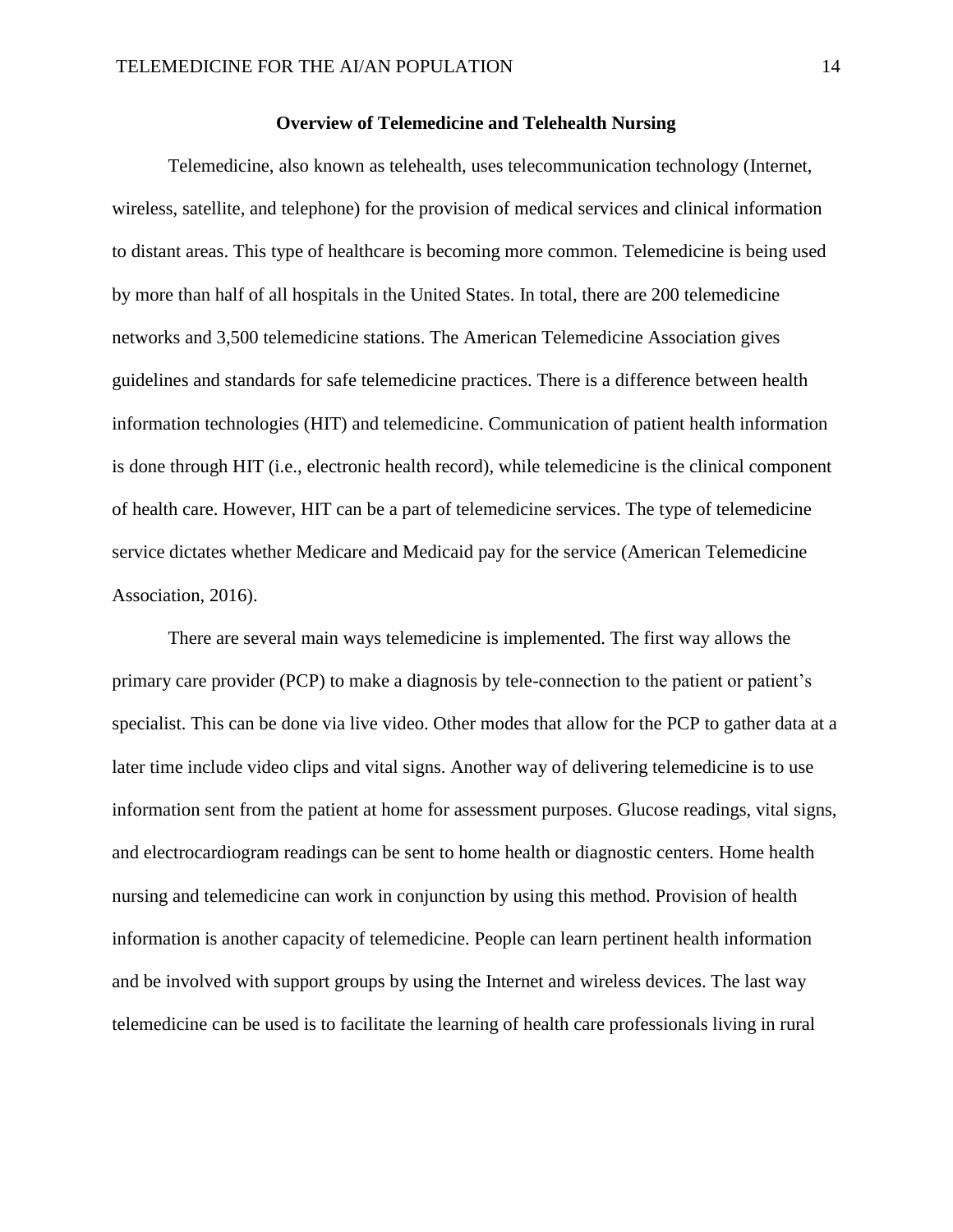areas by delivering continuing education credits and conferences (American Telemedicine Association, 2016).

Telehealth nursing is the provision of nursing care using audio, video, or data technology. Telehealth nursing can be as simple as speaking to a patient over the phone. With phones and the Internet, nurses can receive objective patient information such as blood pressure and blood glucose levels. Another example of how a nurse can utilize telehealth is communication via video. A provider who is not physically at the bedside can use video technology to see and assess the patient with information given by the bedside nurse. In telehealth call centers, nurses can provide expertise in answering patient questions. For instance, a nurse can show a patient over video how to do a dressing change if the patient needs assistance. Patients can also receive education and results through telehealth (American Telemedicine Association, 2011).

A wide variety of applications exist for telehealth. In hospitals, clinics, doctors' offices, prisons, telehealth nursing call centers, and mobile units, patients and nurses are using this type of healthcare. It can also be used by specialty areas of nursing such as the intensive care unit, pediatrics, cardiology, and forensics. Both emergency and non-emergency healthcare can be provided. Examples of emergency telenursing are triage, stroke, and trauma (American Telemedicine Association, 2011).

#### **Benefits of Telemedicine and Telehealth Nursing**

There are several benefits of telehealth nursing. The number of hospital admissions and emergency room visits is reduced with telehealth nursing because nurses are able to ask health questions and triage patients using video communications. Since a patient's status can be measured through telehealth (i.e., blood pressure, blood glucose readings), telehealth also helps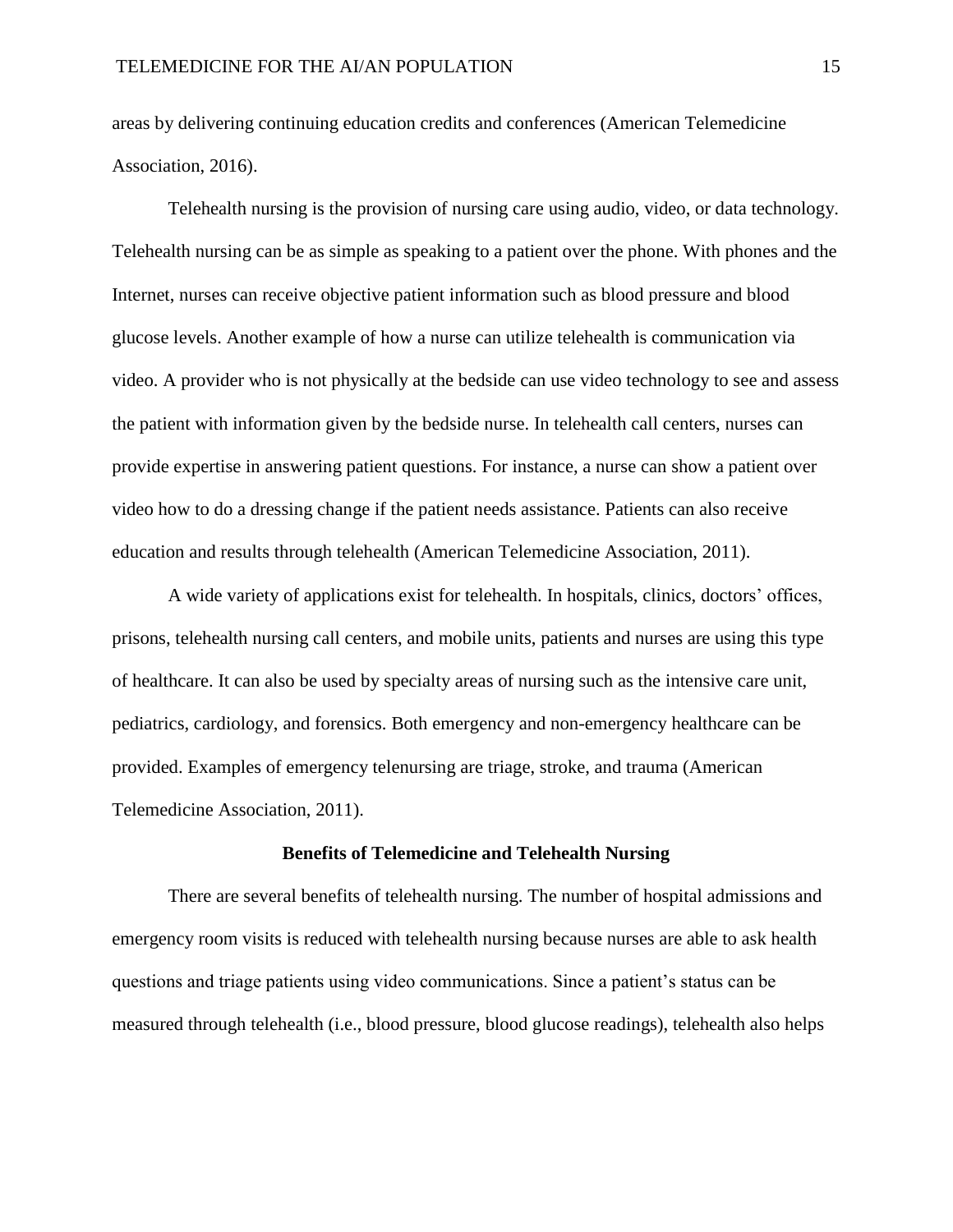patients control chronic diseases. Furthermore, nursing through telehealth allows for the cost of healthcare to be lower (American Telemedicine Association, 2011).

A broad patient population can be reached using telehealth (American Telemedicine Association, 2011). There is a provider shortage around the world. In both rural and urban settings, telemedicine can increase access to healthcare for patients (American Telemedicine Association, 2016). Providers can care for patients not physically in the geographical location. Additionally, nursing resources are used efficiently with telehealth, which can help alleviate the nursing shortage (American Telemedicine Association, 2011). Because of increased access to healthcare and decreased travel time, patients are pleased by telemedicine (American Telemedicine Association, 2016).

# **Cost Effectiveness of Telemedicine**

As mentioned previously, decreased healthcare costs are a benefit of telemedicine. Specifically, travel, staffing, and chronic disease management are areas of healthcare in which telemedicine can conserve financial resources (American Telemedicine Association, 2016). The most recent statistics from 2014 revealed that more AI/ANs (counting those whose race is AI/AN only) live in poverty than any other racial group; 28.3% of AI/ANs live in poverty while 15.5% of other Americans live in poverty. Compared with the national median household income (\$53,657), the median household income for AI/ANs of one race is much lower at \$37,227 (United States Census Bureau, 2015). There is also a lack of funds for healthcare services that are only available to AI/ANs (Meilstrup & Moss, 2016).

A few qualitative studies have implications for the possible cost-effectiveness of telemedicine in AI/AN communities (Doorenbos et al., 2011; Haozous et al., 2012; Hiratsuka et al., 2013). Also, there is a quantitative study measuring the cost-efficiency of telemedicine that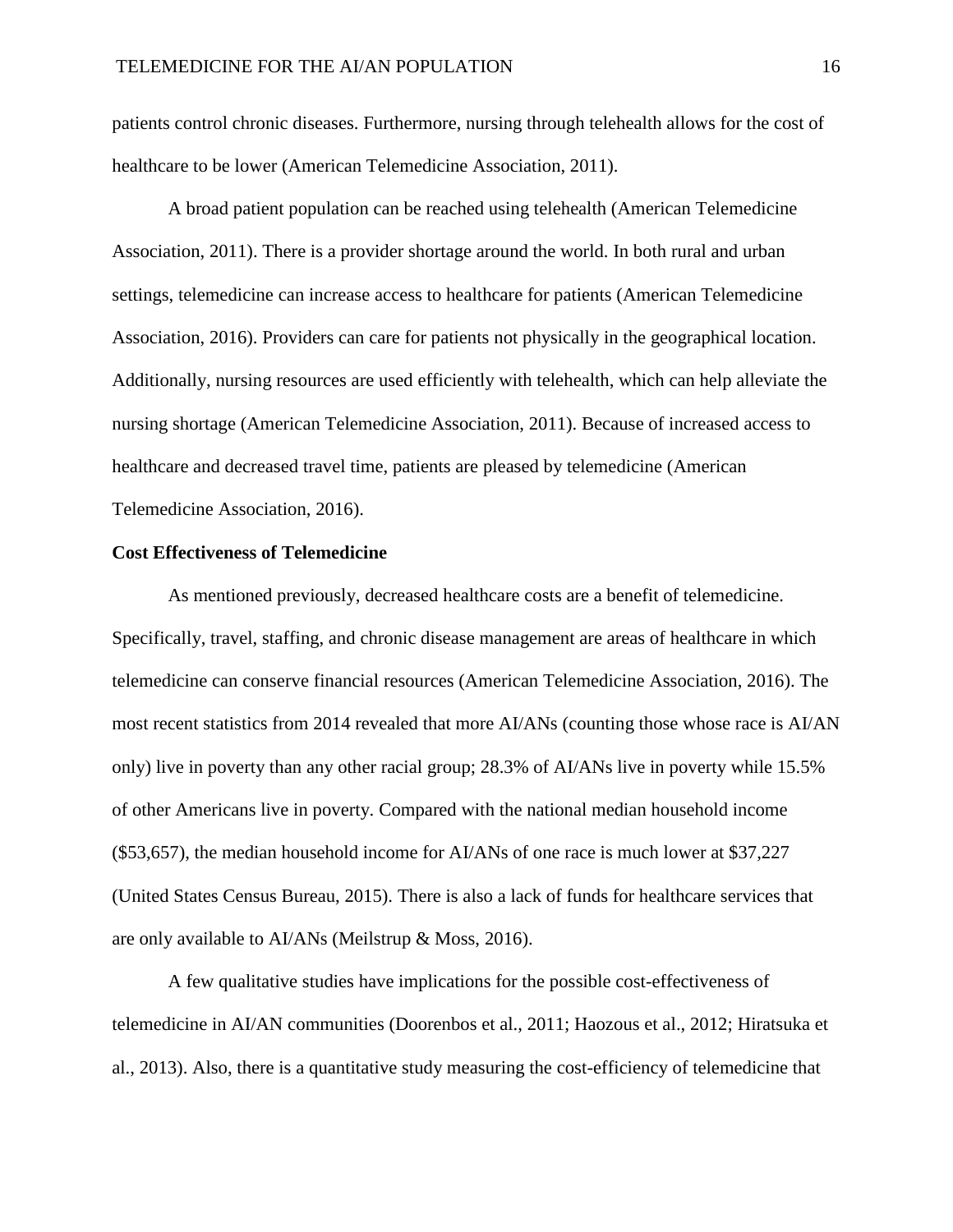was conducted in a rural area of Pennsylvania (Maeng et al., 2014). The qualitative studies and their implications regarding the cost-effectiveness of telemedicine (Doorenbos et al., 2011; Haozous et al., 2012; Hiratsuka et al., 2013) will be discussed first. Since there is a lack of quantitative literature about the cost-effectiveness of telemedicine within AI/AN communities, the qualitative study, which takes place in a rural setting (Maeng et al., 2014) will also be discussed. Although tribal areas are not where the majority of AI/ANs live, many do live in counties located near reservations and trust lands (United States Census Bureau, 2012). Reservations, where numerous AI/ANs live, are usually remote (United States Department of Health and Human Services, 2012).

According to the results of a qualitative study, rural healthcare providers helping AI/AN people in Alaska and Washington were able to relieve financial burdens related to accessing cancer education through the utilization of telemedicine. The healthcare providers in these regions have difficulty attending educational conferences in urban areas due to numerous financial challenges, such as inadequate funding, travel costs, and replacement staff costs. Through videoconferencing, Native People for Cancer Control Telehealth Network (NPCCTN) supplied information about various cancer topics to 131 providers once a month during lunchtime at rural tribal health clinics. The number of miles the providers were saved from traveling was 60 to 1,100 miles. These providers living in rural areas and helping AI/AN people received continuing education in a manner that saved money because they did not have travel (Doorenbos et al., 2011). Similarly, another qualitative study also conducted research about telemedicine and cancer education for healthcare providers in Alaska and Washington. If local providers are trained by telemedicine to manage cancer pain effectively, specialists may not need to be involved in patient care. Patients would then no longer have to travel to specialists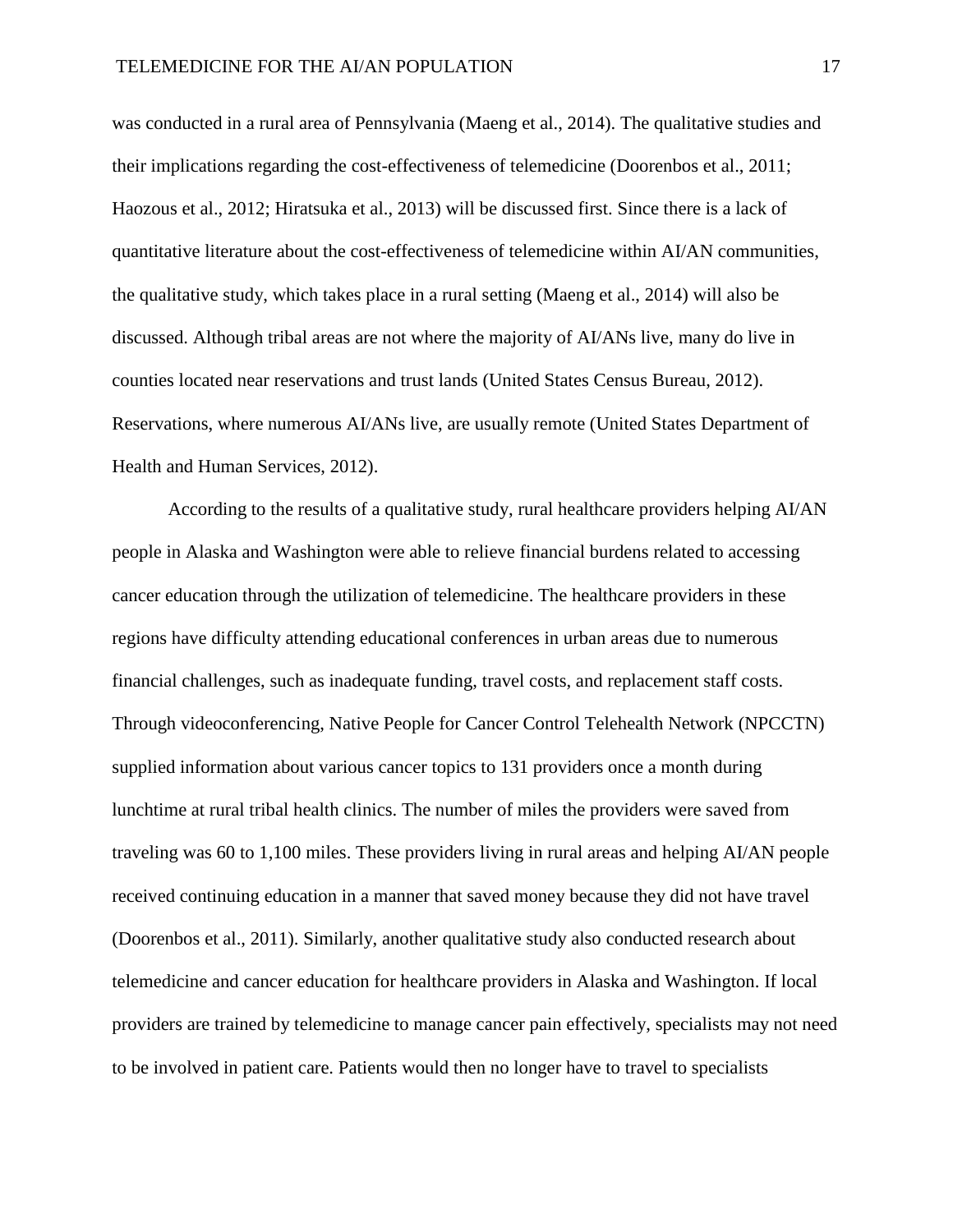(Haozous et al., 2012). Telemedicine can relieve the financial burden of healthcare costs, specifically travel and staffing costs (American Telemedicine Association, 2016).

Another qualitative research study also supported the idea that health care costs are decreased with the use of telemedicine based on participants' opinions. Native Hawaiian and Alaska Native people and their healthcare providers, as well as caregivers of Native Hawaiian patients, were participants in this study. Three focus groups included participants from Alaska. Healthcare providers who were not physicians but who delivered healthcare to AI/ANs comprised the first focus group. The second group was made up of healthcare providers and specialists who delivered healthcare to AI/ANs. Patients who went to the Anchorage Native Primary Care Center and who said they had diabetes were the participants in the third focus group. Additionally, the study had three focus groups in Hawaii. In the first group, there were healthcare providers (both physicians and non-physicians) who gave care to patients living on Molokai. Patients who said they had diabetes living on Molokai and caregivers for patients with diabetes living on Molokai made up the second and third focus groups. In these focus groups, the participants answered questions about their opinions of telemedicine (such as the benefits of telemedicine) for diabetes management. The participants' responses were coded for common themes. Telemedicine's possibility of decreasing healthcare costs was a common theme cited by providers and patients as its main benefit. These costs are related to the necessity of traveling to provide or receive healthcare and include transportation, housing, and time. Although this study only researched perceptions of telemedicine and is limited due to other factors, it shows that patients and providers think that the possible decrease of healthcare and travel costs is the main benefit of telemedicine (Hiratsuka et al., 2013).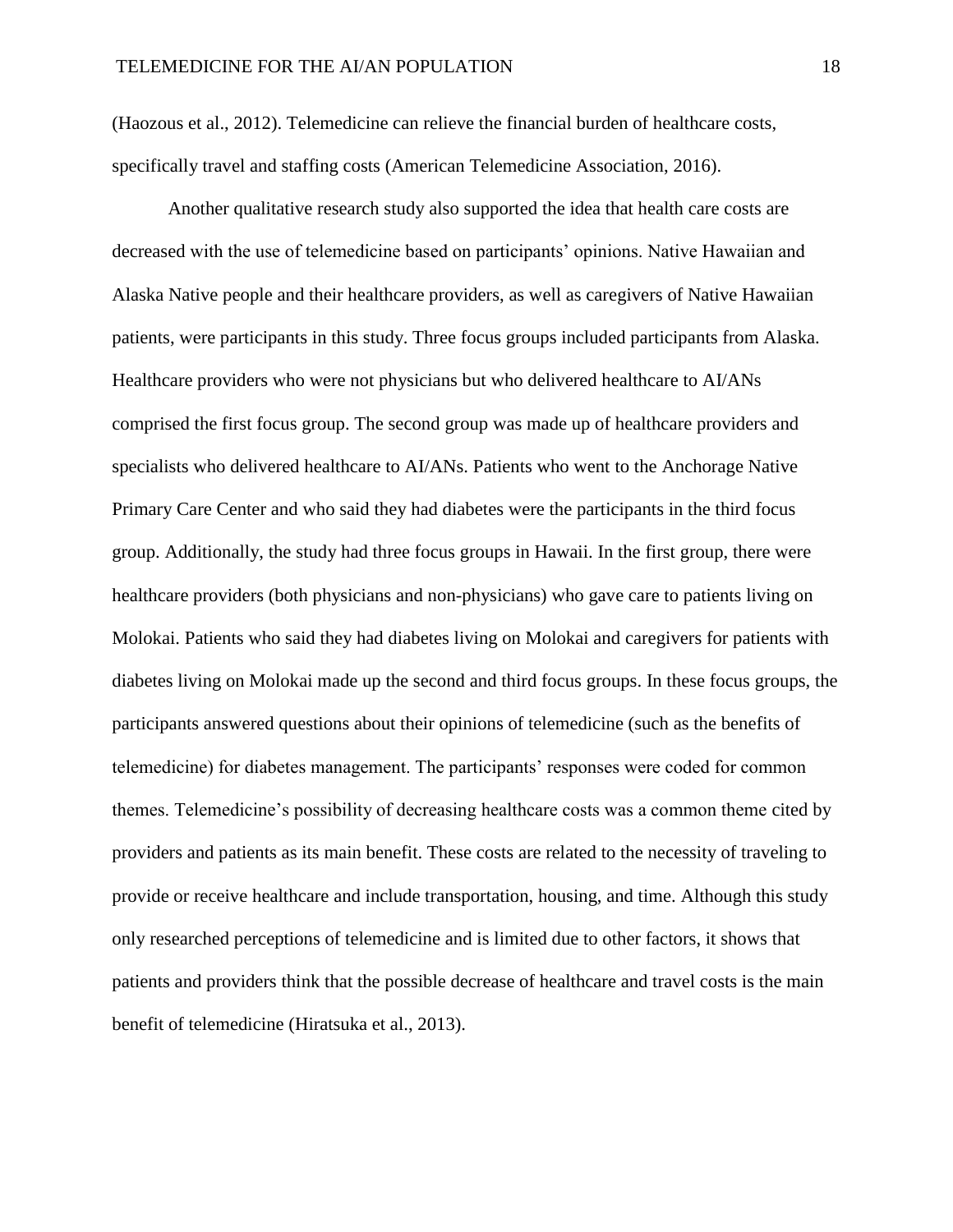Geisinger Health Plan (GHP) is a health system located in rural central Pennsylvania. Admission rates, readmission rates, and the total cost of care were the measured variables in a quantitative study that was conducted in order to find out the impact of a telemonitoring system for patients with heart failure in the GHP. The sample studied 541 people with heart failure who were registered for the telemonitoring system anytime between January 1, 2007 and October 31, 2012. An interactive voice response system through Bluetooth and phone technology was the technological tool of the telemonitoring program. Case managers received objective (i.e. weight measurement) and subjective (i.e. complaint of shortness of breath) data through this technology and could then follow up as appropriate (i.e., notifying provider) if symptoms were not within defined limits. This system's goal was to identify patients' symptoms early before there was an exacerbation which may cause the patient to need acute care in a hospital setting (Maeng et al., 2014).

An association between lower hospital admissions and readmissions, and therefore a lower cost of care for patients after participation in the program compared to before their participation in the program, was the expected outcome researchers thought they would find prior to conducting the study. The variables of each patient were compared to before and after participation in the program. The predicted findings of the researchers turned out to be correct. A significant finding was that, during a given month, the probabilities of admission and readmission were lower after the patient participated in the program. Admission was 23% decreased, 30-day readmission was 44% decreased, and 90-day readmission was 38% decreased. The cost savings, which was calculated by subtracting the observed cost from the estimated expected cost of care without telemonitoring, was 11%. Additionally, for every \$1.00 that GHP spent on the telemonitoring program, there was \$3.30 returned to GHP on investment. This study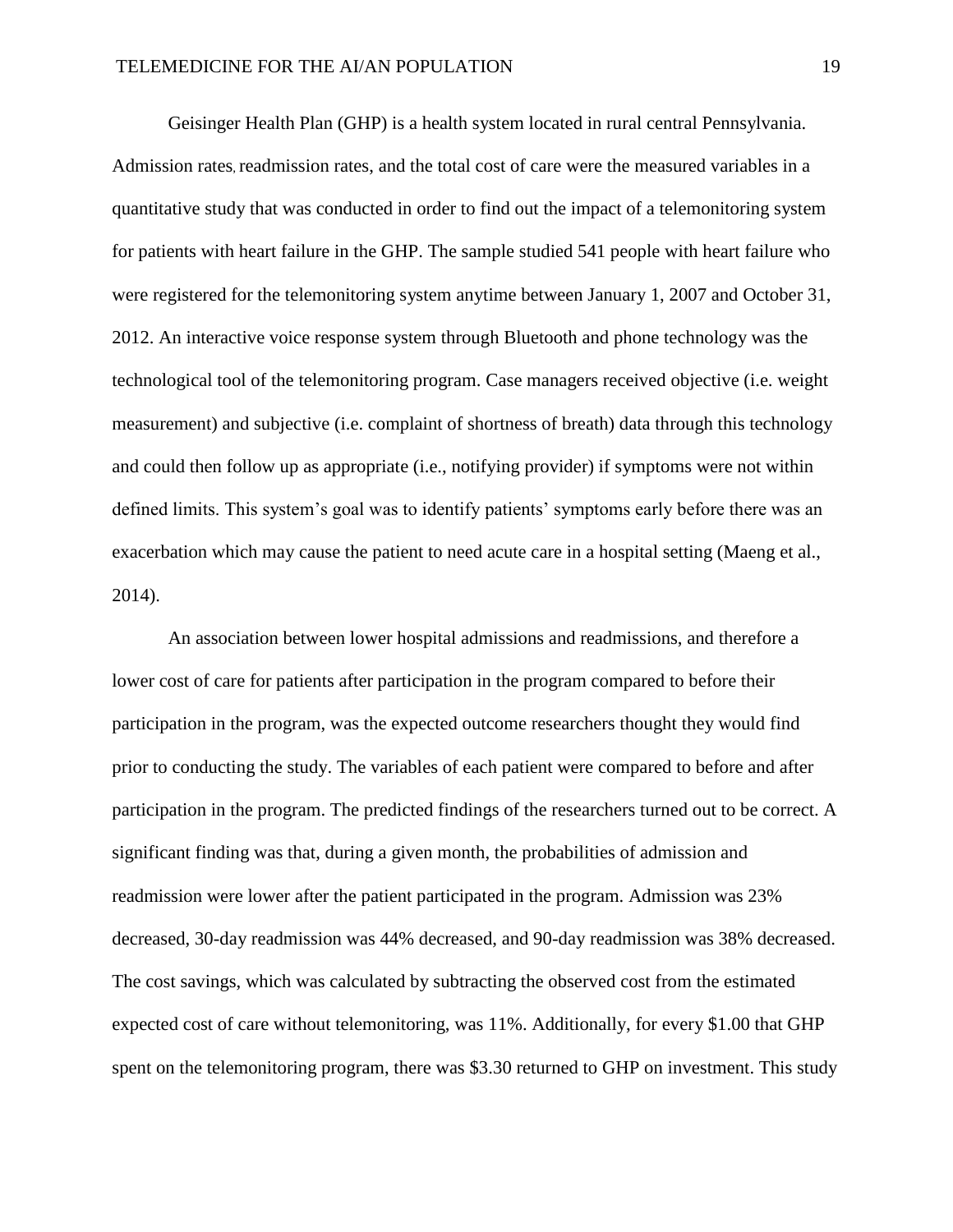did have limitations, though, because the regular case management procedure was used in conjunction with the telemonitoring system. Thus, there may have been confounding variables because of the secondary data that were used. However, the study overall demonstrates the economic efficiency of using a telemonitoring system for patients with heart failure (Maeng et al., 2014).

# **Telemedicine Improves Healthcare Access**

Healthcare access for patients is increased through telemedicine (American Telemedicine Association, 2016). Diabetic retinopathy in AI/AN patients is being detected through the Indian Health Service (IHS) Joslin Vision Network, which uses teleophthalmology. This screening is conducted regularly in primary care centers for patients with diabetes. In this screening, retinal images of diabetic patients' eyes are taken by imaging workstations. After receiving the images, the IHS network then assesses the images for retinopathy and other problems. If patients do have retinopathy, the primary care center is notified by the network and the patient's plan of care is appropriately updated. More patients with diabetes are able to have these screenings with the use of this telehealth program than without its use. In 2010, 10,000 patients who never had screenings received them. There is a total of 20 states and 75 stations that have the telehealth equipment available. If caught early enough, treatment for diabetic retinopathy can prevent vision loss. Patient-specific suggestions to help control diabetic retinopathy are sent along with the results of the screening. This telehealth network has increased healthcare access for AI/AN patients with diabetes (Carroll et al., 2011).

Another study demonstrates how health education and support for health problems is being accessed by AI/ANs living in rural areas. In Alaska and Washington, AI/AN cancer survivors and their families/caregivers attended a support group from February 2008 to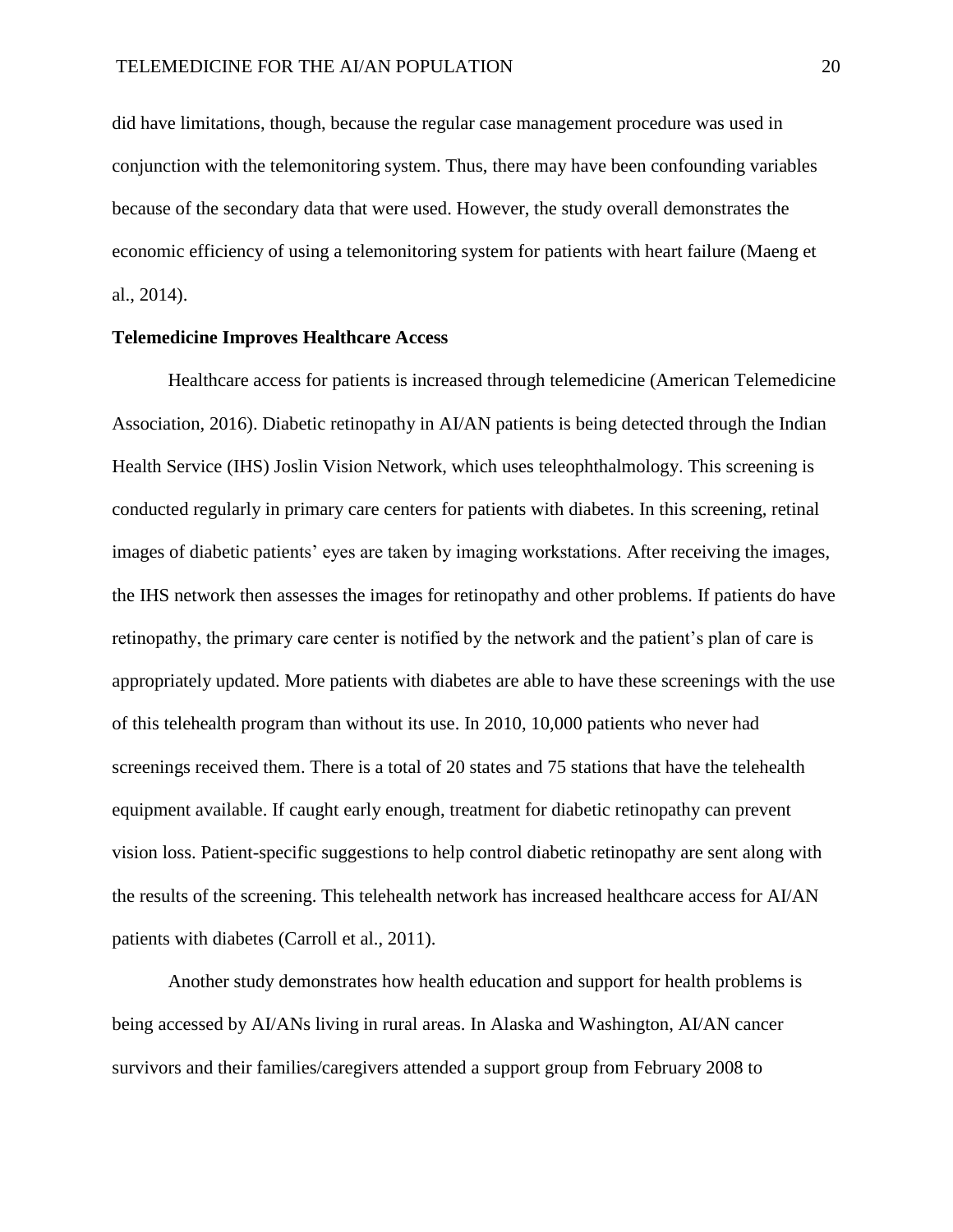September 2009. The meetings occurred at three urban sites in Alaska and Washington which were then broadcasted to a total of 25 tribal sites. These sites are located anywhere from 39 to 1,190 miles away from a support group. During these meetings, information about cancer management was given through a non-telehealth medium and discussions between members occurred through video teleconferencing. Members of the support group could see the main speaker and the members from other sites by way of the video teleconferencing technology. The number of cancer survivors at the monthly meetings varied from 6 to 57 people and a satisfaction survey given at one of the meetings was filled out by 32 survivors. This survey used a Likert scale for six questions related to distance/time for both a non-telehealth support group and satisfaction level with the telehealth support group. Of the 32 out of 50 survivors who completed the survey, the aspect of telehealth that brought the most satisfaction was the ability to talk with survivors from other locations. Through this use of telehealth, survivors living in remote areas were able to obtain cancer support from other survivors even though they were physically distant from each other (Doorenbos et al., 2010). Healing for both the individual and the community is emphasized in AI/AN medicine (Cohen, 2003).

Two other similar studies in which providers of AI/ANs in rural areas of Alaska and Washington received education via telehealth (Doorenbos et al., 2011; Haozous et al., 2012) also support the claim by the American Telemedicine Association (2016) that access to healthcare is increased with telemedicine. In the first study, a total of 368 providers received continuing education about cancer and AI/AN cultural topics from remote sites and discussed questions and concerns with each other through videoconferencing. As previously mentioned in the section on cost efficiency, these providers have difficulty attending conferences for continuing education in urban settings. In order to attend the conference in person, they would have had to travel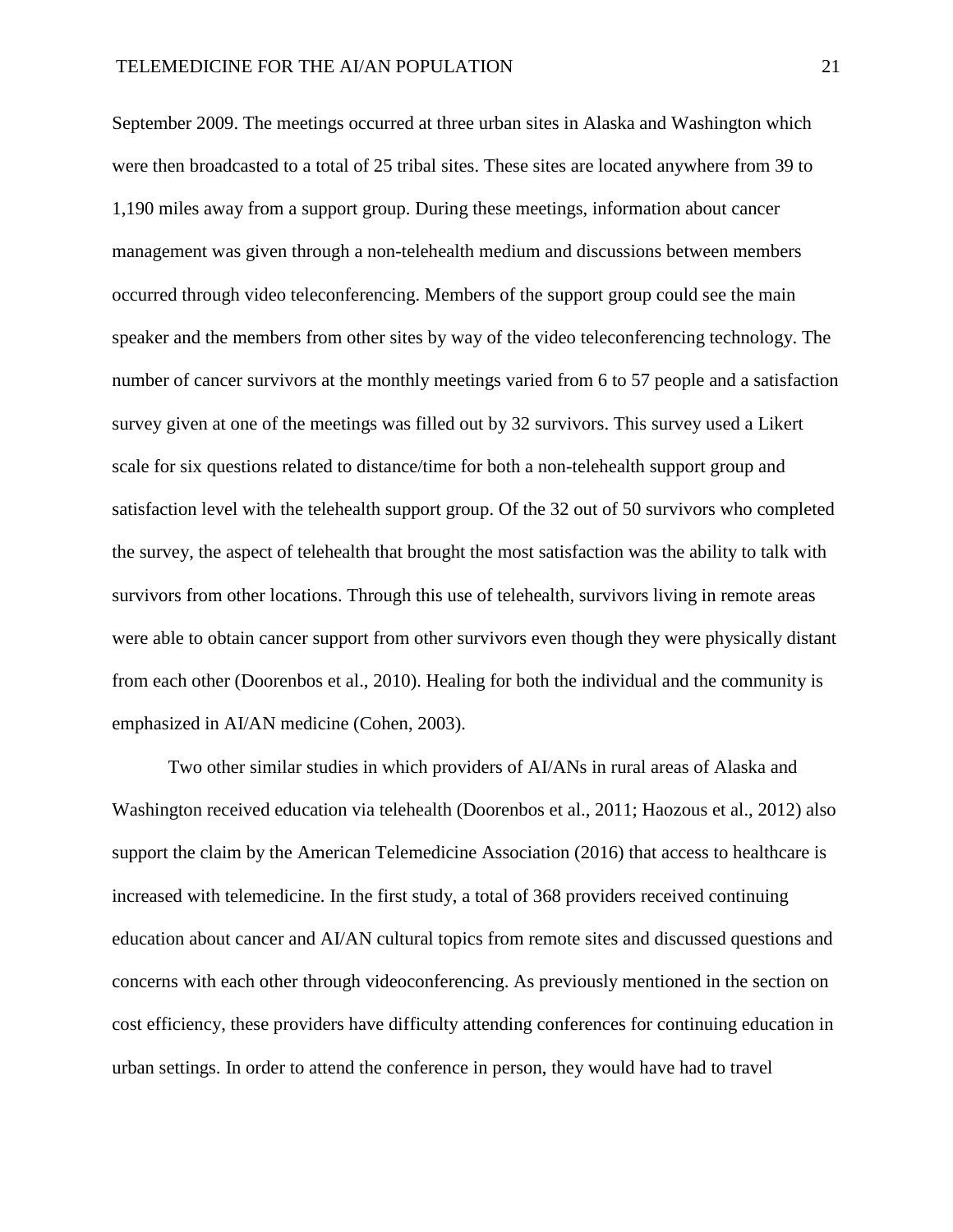anywhere from 60 to 1,100 miles. Through the videoconferencing, however, providers could sit in the comfort of their offices while still obtaining education that will help them deliver quality and cultural-based care to their AI/AN patients. Qualitative findings from the study's 71 returned surveys also indicate that the providers greatly appreciated the opportunity to receive education and communicate with other providers. Through this use of telehealth, providers gained knowledge of cancer and AI/AN culture without needing to travel far distances (Doorenbos et al., 2011).

Similarly, another study done in Alaska and Washington provided cancer pain management education to 93 rural providers in AI/AN communities via telehealth. However, this study compared the self-rated competency level in cancer pain management between providers who did not receive this education to those that did receive it. The number of providers who completed the survey was 32, and the group that did not have education and filled out the survey was also comprised of 32 providers. Both groups were made of providers who help AI/AN patients. A significant result was that, compared to those who did not participate in the telehealth case conferences, the group that did attend them had a higher self-reported competency level in delivery of cancer pain management. Another important outcome of this study was that providers were able to consult with pain management specialists about specific cases without traveling. Thus, some cancer patients indirectly had access to pain management care from specialists (Haozous et al., 2012).

# **Telemedicine Leads to Patient/Provider Satisfaction**

The American Telemedicine Association states that telemedicine is in demand by patients. Reasons for this demand are due to decreased travel times and increased healthcare access offered by telemedicine (American Telemedicine Association, 2016). Specifically, several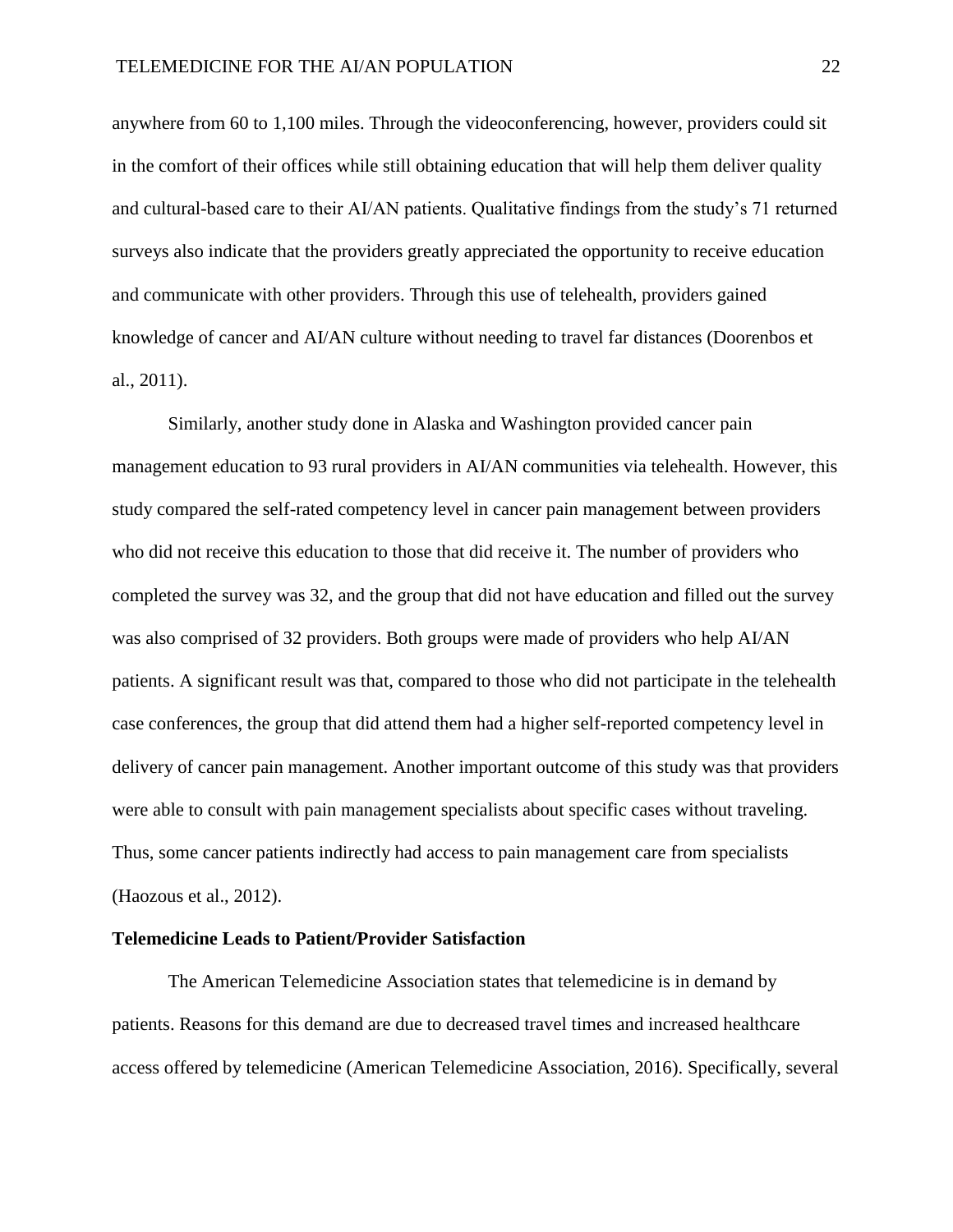studies in the AI/AN community have investigated the satisfaction levels of AI/AN patients and of providers for AI/AN patients (Doorenbos et al., 2010; Doorenbos et al., 2011; Haozous et al., 2012).

As previously mentioned in the study by Doorenbos et al. (2010), AI/AN cancer survivors involved in a telehealth support group provided information about their satisfaction levels with telehealth. The survey included questions about satisfaction levels that participants rated on a Likert-scale. Results of the survey show that the participants were highly satisfied with the telehealth support groups. The opportunity to communicate with survivors from other locations brought the most satisfaction to these participants (Doorenbos et al., 2010).

In another study where providers of AI/ANs did either education videoconferences or case videoconferences, a satisfaction survey was given. Of the providers who filled out the survey, the satisfaction level of telehealth was high (Haozous et al., 2012). Similar to these results, another study that provided telehealth education to providers of AI/ANs also discovered via survey questions on a Likert scale that providers had a high satisfaction level with telehealth (the mean level was 3.6 out of 4). Picture and sound quality of the telehealth system was also rated on a high satisfaction level. Providers rated positive feelings about telehealth before and after participating in the conference via telehealth, and results found that they were increased after this participation. This can be interpreted to mean that satisfaction with telehealth increased once it was experienced (Doorenbos et al., 2011).

# **How Telemedicine Has Been Used for AI/AN Patients**

Telemedicine has been used for AI/AN patients and their providers (Carroll et al., 2011; Doorenbos et al., 2010; Doorenbos et al., 2011; Haozous et al., 2012; Wilshire, 2012). It has been used for support groups and education for AI/AN cancer survivors (Doorenbos et al., 2010).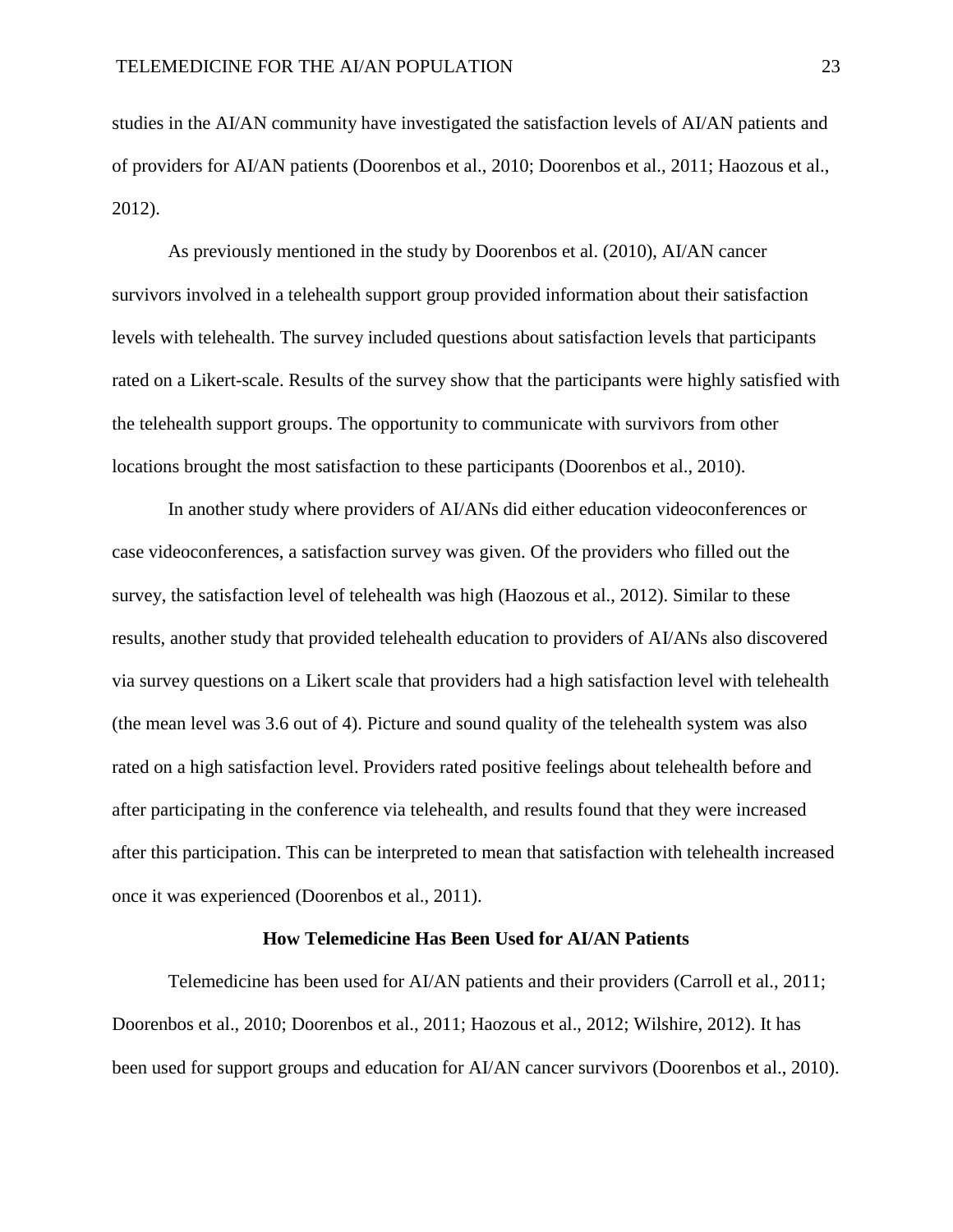Telemedicine has provided education and professional case consultation for providers of AI/ANs (Doorenbos et al., 2011; Haozous et al., 2012). It is being used to screen for diabetic retinopathy (Carroll et al., 2011). Not previously mentioned in this discussion, telemedicine has been used for outpatient psychiatric services for Apache patients. Although there were some problems identified with the telemedicine, such as hesitancy of patients to use the service, there were overall benefits such as increased access to mental health services and decreased funds associated with traveling (Wilshire, 2012).

### **Tele-emergency Care**

In order to pave the way for further research in telemedicine, the main effects of teleemergency care were summarized by a systematic review of the literature. Articles about teleemergency care in various countries (including the United States) were evaluated for inclusion criteria, and the findings from 38 articles were used. The articles were divided into categories based on where the studies took place and how telemedicine was used: general emergency room (ER), clinics that treat minor injuries, and remote specialist consultation with the ER (Ward, Jaana, & Natafgi, 2015).

Results from the review were grouped into five categories, although not all of the studies could provide data for each of the categories. Technical quality is the first category, and studies report there was good quality of the telehealth equipment overall. The second category is user perceptions of telehealth. Patient and healthcare professional satisfaction with telehealth was high. Emergency room (ER) patients who received specialist care through telehealth said that compared with traveling to see a specialist, they would choose the option of specialty care through telehealth. Clinical processes and outcomes make up the third category and were described according to the setting groups. Overall, telehealth was helpful and accurate for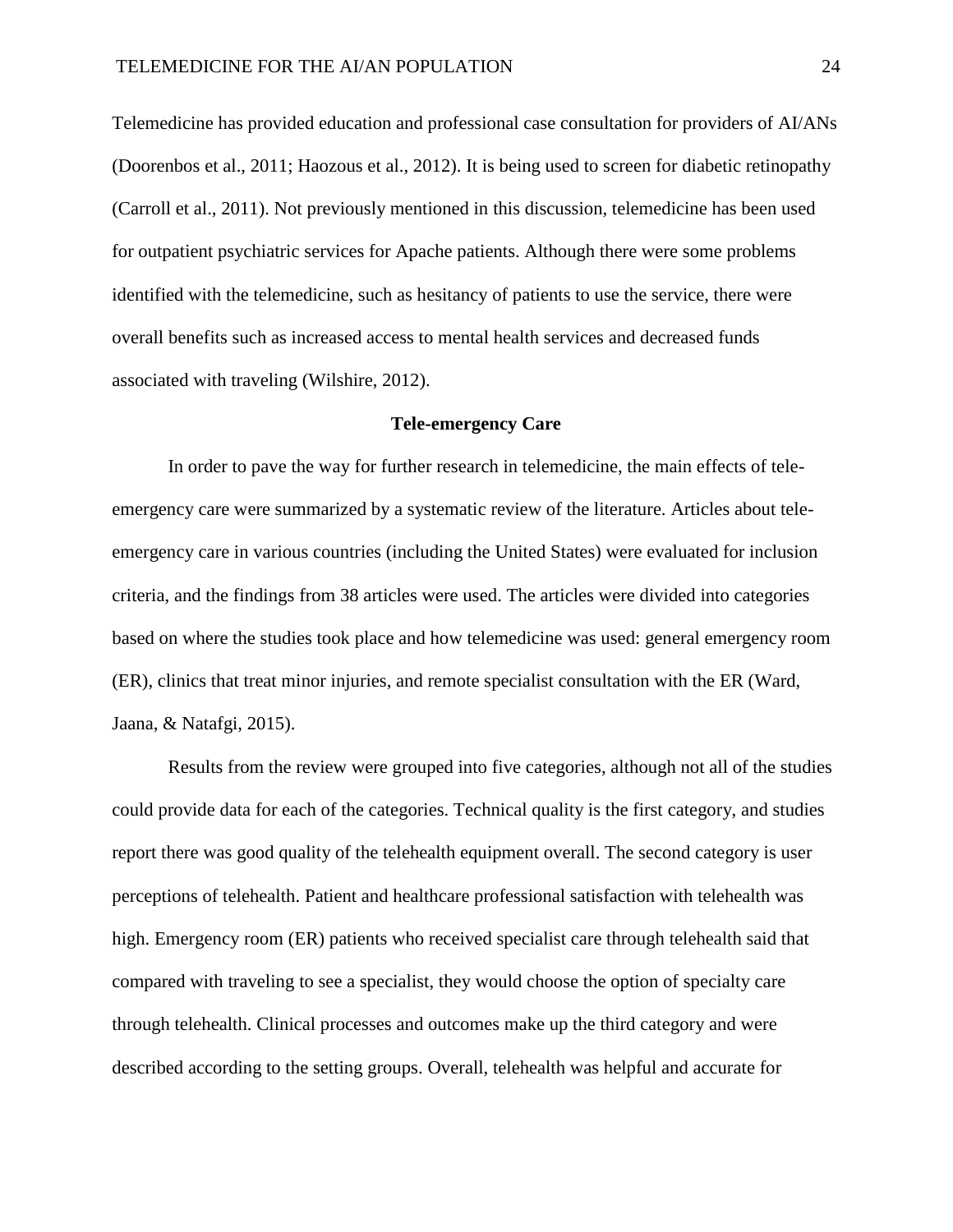diagnosis of the patient according to physicians in the studies from the general ER group. The studies from the minor treatment clinic group found that when compared to overall positive outcomes without the use of telemedicine, the outcomes with the use of telemedicine were similar. From the specialist consultation studies, telehealth was shown to be clinically effective for a variety of emergencies (Ward et al., 2015).

Throughput (getting people through the emergency room) and disposition (transfers to other hospitals) is the fourth category. When compared to care without telehealth, telehealth care resulted in a throughput increase, unnecessary transfers decrease, and the same percentage of return emergency room (ER) visits and need for more care for the general ER group of studies. The last category is economic outcomes, and the studies from the specialist consultation to the ER showed that hospital costs were decreased with the use of telemedicine. Due to various reasons such as the variability of the telehealth applications in these articles and the inability to access articles not written in English, this review is limited. However, the conclusions from this review add information to the existing literature regarding telehealth in emergency care and will be discussed next (Ward et al., 2015).

One conclusion the authors drew from this systematic review is that for rural and remote hospitals, studies have shown that specialist care via tele-emergency systems is adequate for meeting patient needs. Additionally, three broad categories of how telemedicine can be used in emergency care were identified from the studies: telemedicine in the emergency room (ER), telemedicine with specialist care in the ER, and telemedicine in minor treatment clinics. Another conclusion is that the problems of access to care (for rural areas) and overcrowding (for urban areas) have the possibility of being lessened with tele-emergency systems in minor treatment clinics (Ward et al., 2015). Assessment of AI/AN health status has revealed that unintentional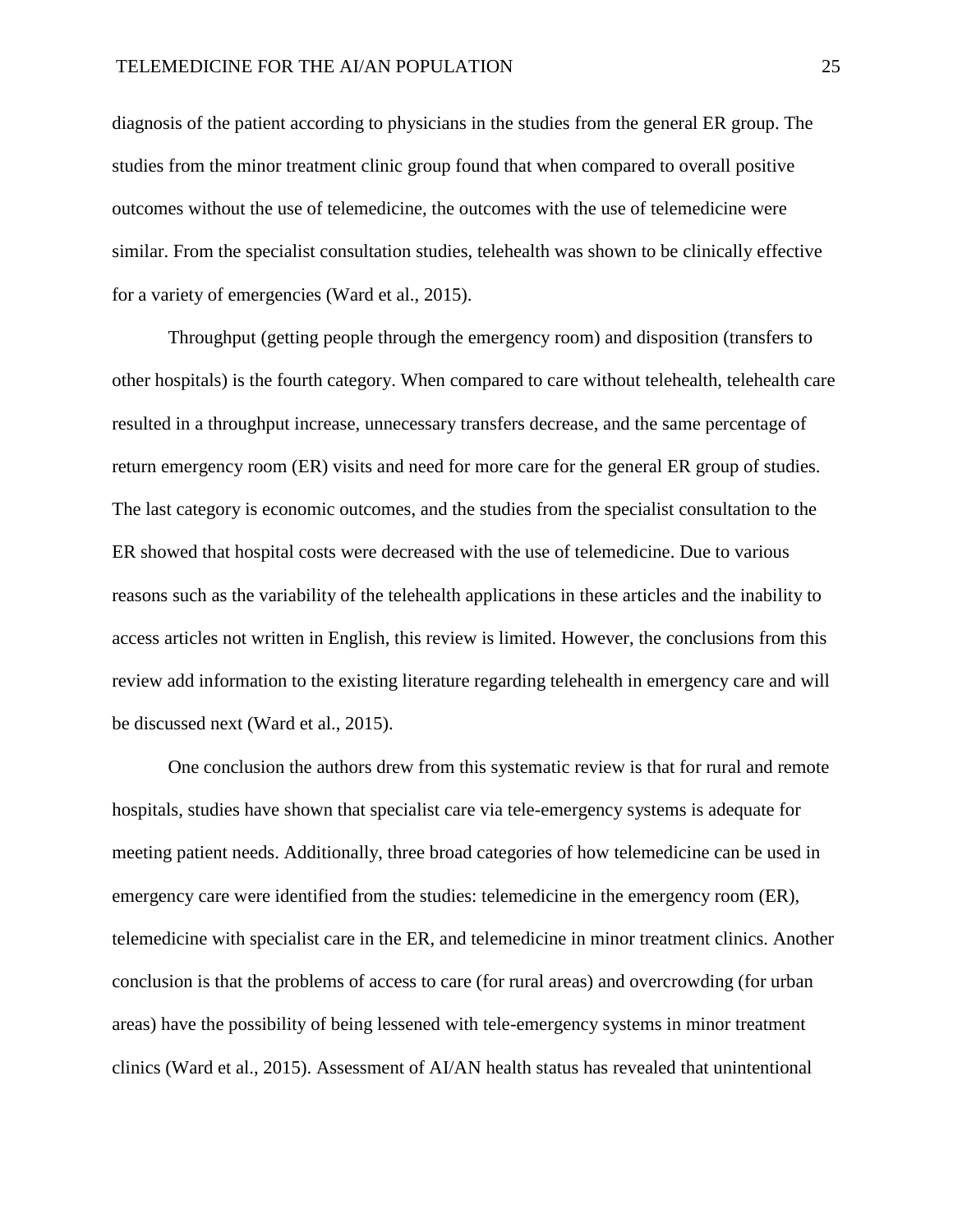injuries are a top cause of death for AI/ANs (Hodgins & Hodgins, 2013). Additionally, there are high rates of assault/homicide and intentional self-harm/suicide for AI/ANs (Indian Health Service, 2016). This review shows that tele-emergency services have the possibility of being beneficial in both rural and urban areas (Ward et al., 2015).

### **Disadvantages of Telemedicine**

One disadvantage of telemedicine is the potential for privacy/confidentiality breaches of medical information. These breaches could occur in the record keeping of recordings/images of health information or in the transferring of this type of information through telecommunication (i.e., satellites). Breaches could also occur during the sending and receiving of information through telecommunication because staff members may be handling the information. Another possible disadvantage of telemedicine is that providers may not adequately account for the informed consent needed to use it. Informed consent means that the patient understands the risks and benefits of a treatment (in this case telemedicine). Elderly patients may not understand the risks related to the technology used in telemedicine. Additionally, there may be unknown risks of technology and telemedicine (Demiris et al., 2009).

The absence of physical touch is another disadvantage if videoconferencing is used to deliver care. This can be considered a major problem, and further research must be conducted in order to determine whether the benefits of telemedicine (i.e., increased access, financial benefits) outweigh the negative of loss of touch (Demiris et al., 2009). Similarly, the study that researched AI/AN and Native Hawaiian patients'/caregivers' and providers' opinions about telehealth found that a common theme in responses was that the loss of face-to-face communication and physical touch between patient and provider was a disadvantage of telemedicine. The difficulty in forming a relationship with the provider through telehealth was a chief concern for the patients.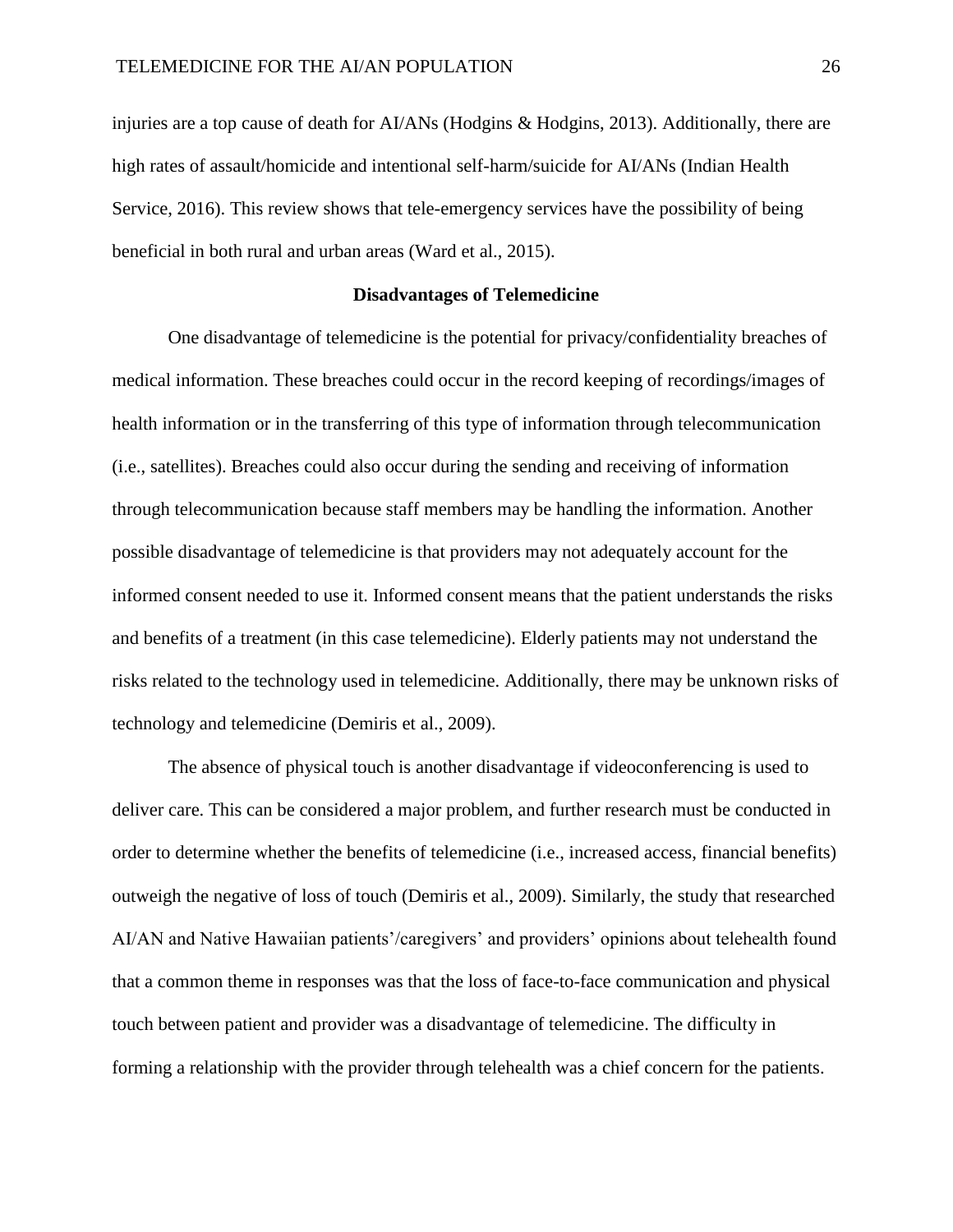The inability for a thorough assessment and the possibility of overlooking a problem when using telehealth was a chief concern for the providers. The providers also thought a disadvantage of telehealth was difficulty in the interpreting of non-verbal communication of the patient. Another disadvantage according to some of the providers from this study was poor quality of teleconnection (Hiratsuka et al., 2013).

### **Overcoming the Obstacles of Telemedicine**

Although there are obstacles of telemedicine, there are actions that can be taken to overcome them. A way to overcome the obstacle of possible privacy/confidentiality breaches of patient health information related to telehealth is to make policies. These policies must fulfill both state and national laws regarding patient health information. An example of a national set of laws that must be followed is the Health Insurance Portability and Accountability Act. Some of the types of telehealth information protection policies would have to include the aspects of business, computer (i.e., images, recordings), and communication lines (i.e., telephone, satellite). Once there are policies in place to secure health information, healthcare professionals can explain the policies for patients to have control over their health information. This concept worked well for a telehealth support group for AI/AN cancer survivors who were using videoconferencing to speak to survivors in other places in Alaska, made possible by the Native People for Cancer Control Telehealth Network. The members of the support group were told that the telehealth conference would not be recorded. Additionally, video technology was thoroughly explained to the members. They learned that the view they could see on the video screen was the same view the members from other sites could see. Thus, if members did not want participants from other sites to see them via the video, they could sit in a place that would ensure this did not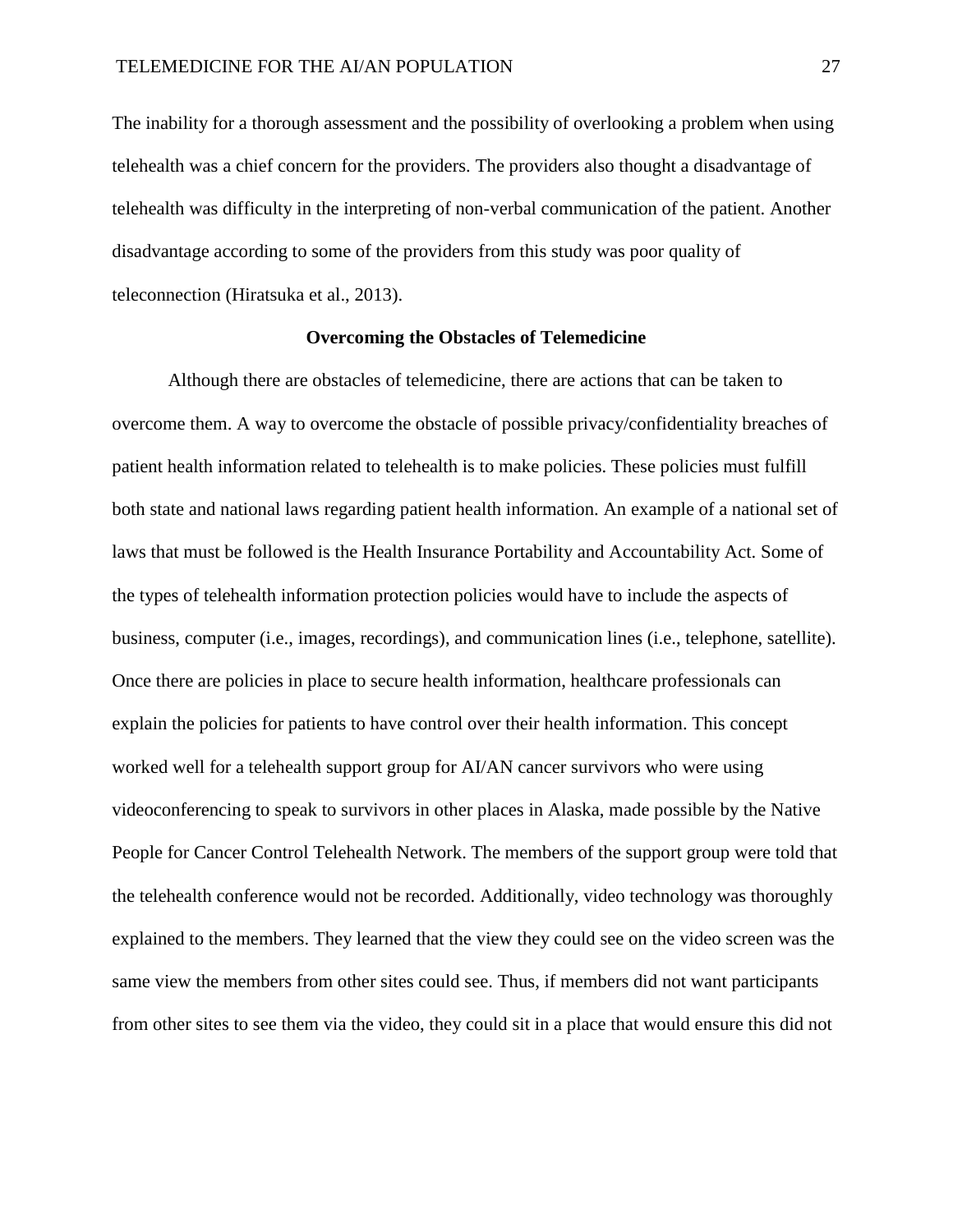occur. The survivors had very meaningful conversations with survivors from other locations after the privacy/security concerns were explained (Demiris, et al., 2009).

Continual explanation of informed consent can overcome the potential disadvantage of improperly handling informed consent in the use of telehealth. Since telehealth treatment occurs over time, features should be continually explained to the patient. Family members and caregivers should also receive information and give informed consent when telehealth is used in the patient's home. Sustainable healthcare is necessary to avoid the possible disadvantage of patient inability to access telehealth because of a lack of resources. The Native People for Cancer Control Telehealth Network created a sustainable system for telehealth usage in tribal clinics. The telehealth system increased the profits for the clinics because the types of patients that could be seen expanded. Specialists from other locations consulted with local providers about patients, who without telehealth would have needed to travel hundreds or thousands of miles to be seen by specialists. The increased profits for the clinics resulted from the ability to see more patients with specialized care needs. The telehealth system then achieved the potential for sustainability (Demiris, et al., 2009).

Telehealth's inability to facilitate human touch is a disadvantage that could be addressed or considered differently according to the situation. Specialized care that would not have been delivered without telehealth (due to winter weather) was provided to AI/AN patients in local clinics in Alaska (Demiris, et al., 2009). Another theoretical solution to the problem of a physical patient-provider relationship is to use telehealth as an adjunct to an existing relationship (Demiris, et al., 2009; Hiratsuka et al., 2013). A meeting between patient and provider before using telehealth would be helpful for forming a patient-provider relationship according to the responses from AI/AN and Native Hawaiian patients, caregivers, and providers of these patients.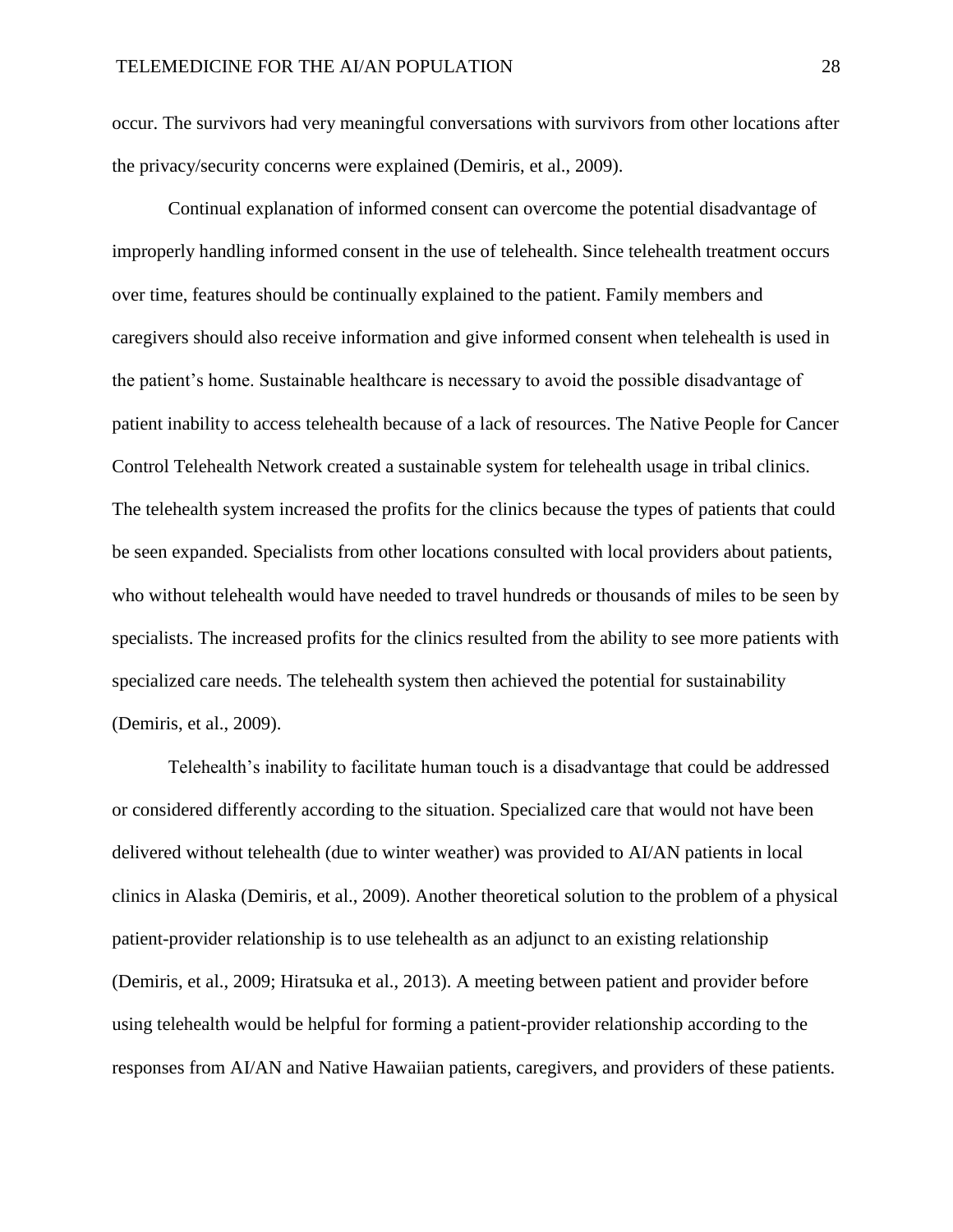The participants in the study also thought that when using telehealth, the same provider should give care to the patient every time (Hiratsuka et al., 2013). Communication training for providers giving care to patients via videoconferencing was a realistic way the NPCCTN worked to evade this disadvantage. Small talk and showing empathy were some of the communication strategies taught to the providers (Demiris, et al., 2009).

Telemedicine has the disadvantage of not being able to deliver physical touch (Demiris et al., 2009) and personal connection (Hiratsuka et al., 2013). Telemedicine has no bearing on the concept that the relationship between the patient and provider is the key to successful healthcare in general, according to the opinions of AI/ANs and Native Hawaiians and the providers. Quality communication, cultural awareness/sensitivity, and respect/caring were the themes identified as being essential for the patient-provider relationship (Hiratsuka et al., 2013).

Additionally, the patients who participated in this study reported that one of the aspects of quality communication was being able to understand what the provider was saying in lay terms. Also, the provider's action of listening to the patient was considered an important part of communication (Hiratsuka et al., 2013). Cohen (2003, 39) explained the importance of listening with what he called a "silent mind", meaning that one does not judge what the other person is saying. He also emphasized that being frugal with the number of words spoken and being careful about not giving a name to the disease aloud are essential to the healing process in AI/AN cultures (Cohen, 2003). Clarifying and making sure patients understand their care were ways providers suggested that miscommunication could be avoided when helping AI/AN and Native Hawaiian patients (Hiratsuka et al., 2013). Providers for Native Hawaiians and AI/ANs also reported that it is beneficial to have insight and education about the cultural background of the patients for whom they provide healthcare (Hiratsuka et al., 2013).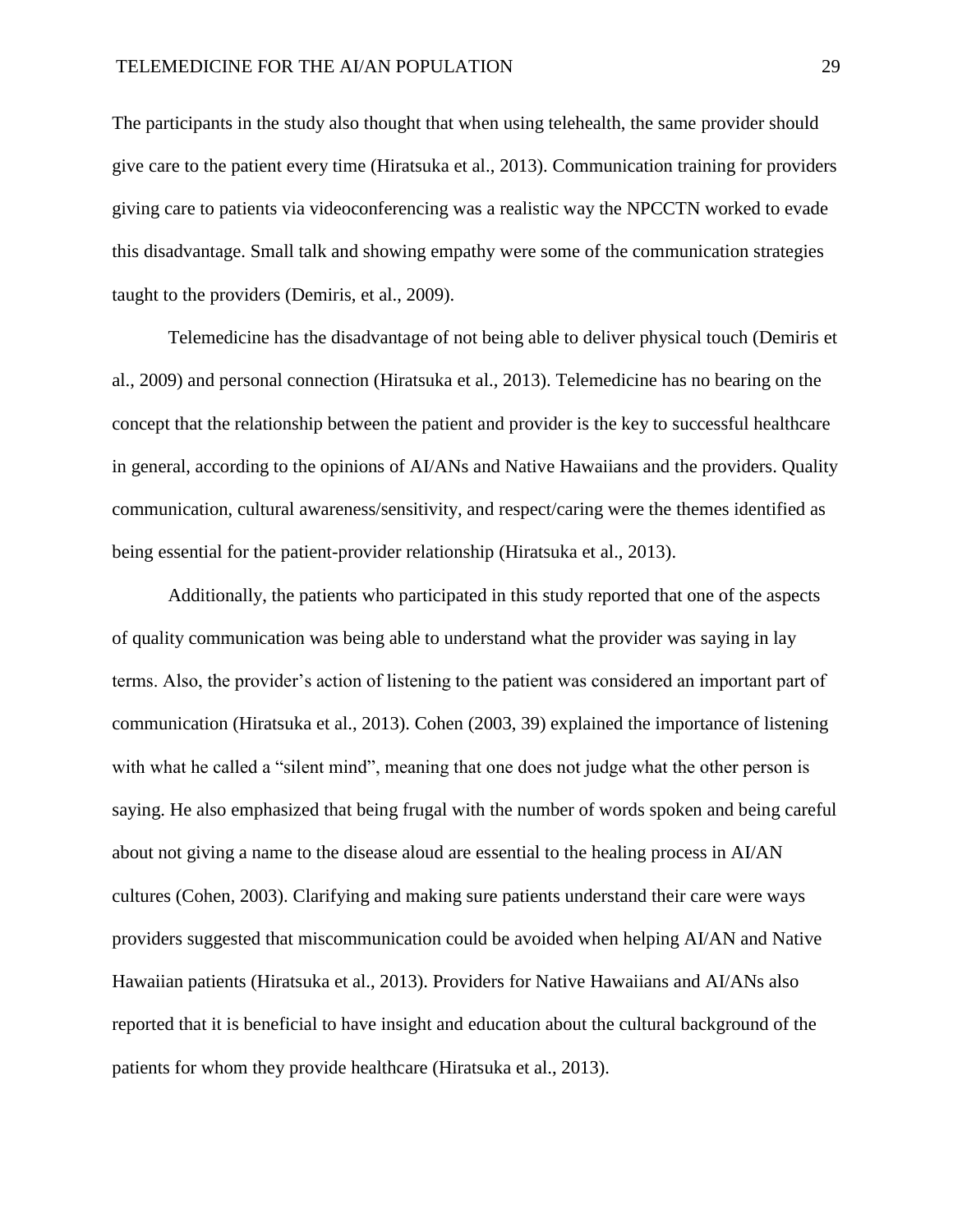Overall, cultural background should be understood by providers giving care to Native Hawaiian and AI/AN patients (Hiratsuka et al., 2013). There are numerous examples of the cultural beliefs and traditions of AI/AN people (Cohen, 2003; Hodgins & Hodgins, 2013; National Library of Medicine, n.d.). As previously discussed, relationships are very important to AI/AN people. The group, but not individual, efforts are valued. Although elderly AI/ANs are respected and given decision-making abilities, everyone is allowed to speak for himself or herself and children also are given autonomy. The concept of time is unstructured (Hodgins & Hodgins, 2013). The belief in a Creator or Great Spirit is a spiritual value. Another spiritual belief related to health is that balance with nature is needed for having good health (Cohen, 2003; Hodgins & Hodgins, 2013). Disease has an opportunity to manifest when one is out of this balance with nature (Cohen, 2003).

In the opinions of AI/AN and Native Hawaiian patients, caring and respect were necessary components for care given with or without telemedicine. A provider who made talking with the patient a priority was utilizing one way to show care. Another way to show care was to explain information to the patient and make sure he or she understood it. A third way providers showed care to patients was to take his or her time with the appointment and avoiding a hasty attitude (Hiratsuka et al., 2013). In AI/AN culture specifically, respect can be given to another person by listening (Cohen, 2003).

#### **Implications for Healthcare Practice**

Based on a review of the literature, there are several implications for healthcare practice. The implications that will be discussed first relate to the possible benefits of telemedicine in the AI/AN population. One implication is because of telemedicine's possible cost effectiveness benefit, telemedicine may be advantageous for AI/AN healthcare because of the financial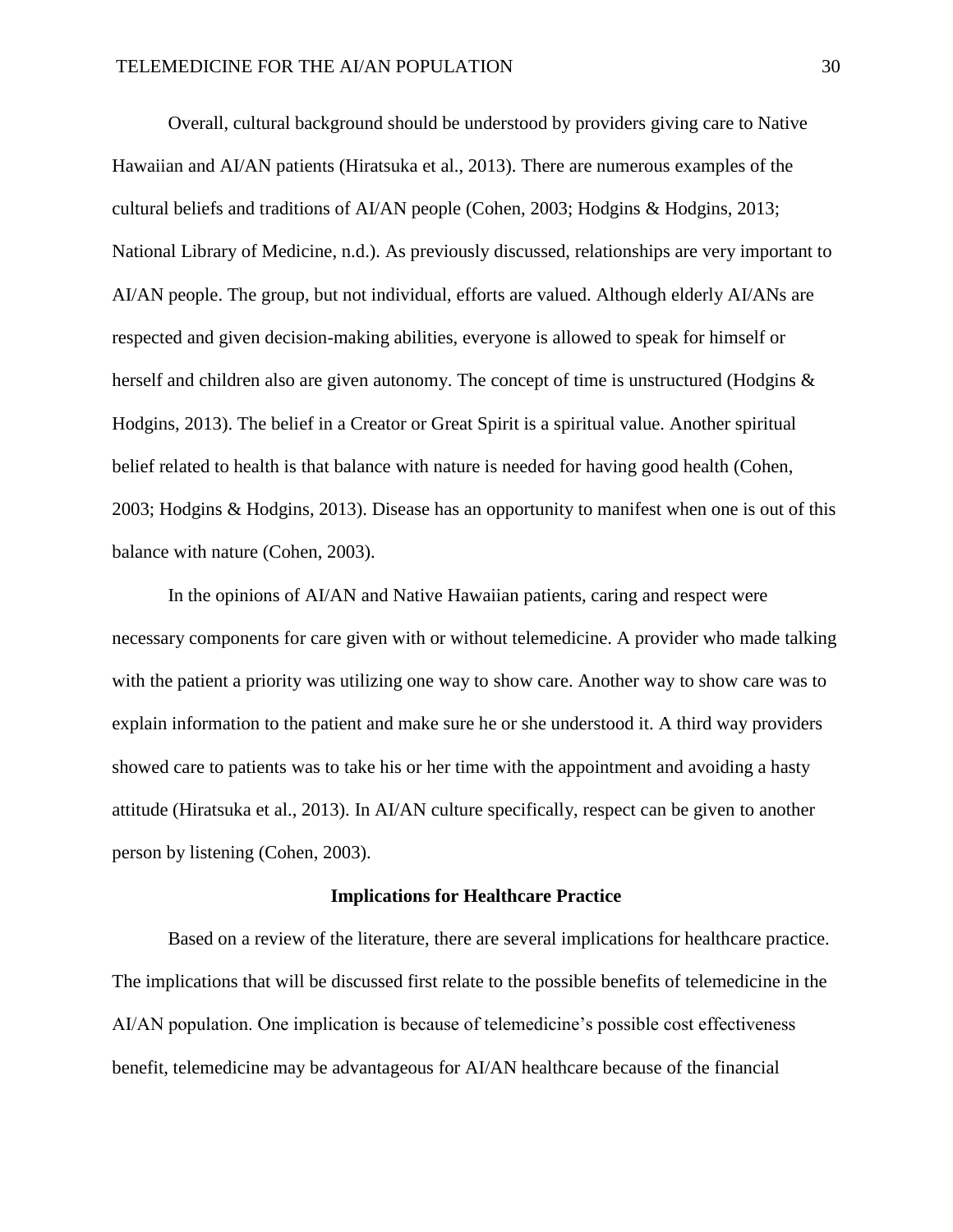problems (both in general and related to healthcare) in this population (American Telemedicine Association, 2016; Doorenbos et al., 2011; Haozous et al., 2012; Hiratsuka et al., 2013; Maeng et al., 2014; Meilstrup & Moss, 2016; United States Census Bureau, 2015). Another implication is that access to healthcare, which is a problem for the AI/AN population, may be helped with the use of telemedicine (American Telemedicine Association, 2016; Boccuti et al., n.d.; Carroll et al., 2011; Demiris et al., 2009; Doorenbos et al., 2010; Doorenbos et al., 2011; Haozous et al., 2012; Kim, Bryant, Gains, Worley, & Chiriboga, 2012; Martin & Moss, 2016; United States Department of Health & Human Services, 2012). It would especially be useful for situations where there are no other options available (Carroll et al., 2011; Demiris et al., 2009). The third implication is because of the satisfaction with telemedicine of both patients and providers, telemedicine may be a beneficial asset to AI/AN healthcare (American Telemedicine Association, 2016; Doorenbos et al., 2010; Doorenbos et al., 2011; Haozous et al., 2012; Ward, et al., 2015). The last implication is telemedicine usage for emergency care could help meet the specific healthcare needs of AI/AN people (Bureau of Indian Affairs, 2017; Hodgins & Hodgins, 2013; Indian Health Service, 2016; Martin & Moss, 2016; Ward et al., 2015; United States Census Bureau, 2012).

Other implications relate to how to overcome the disadvantages of telemedicine in the AI/AN population. The first implication is the potential ethical issues of telemedicine should be addressed in a variety of ways (Demiris et al., 2009). The second implication is because telemedicine cannot provide a physical, human presence, knowledge and respect for AI/AN cultures is necessary for a positive experience with telemedicine (Cohen, 2003; Hiratsuka et al., 2013; Hodgins & Hodgins, 2013; Moss, 2016b; Moss, 2016c; National Library of Medicine, n.d.). The third implication is since the relationship tone between patient and healthcare provider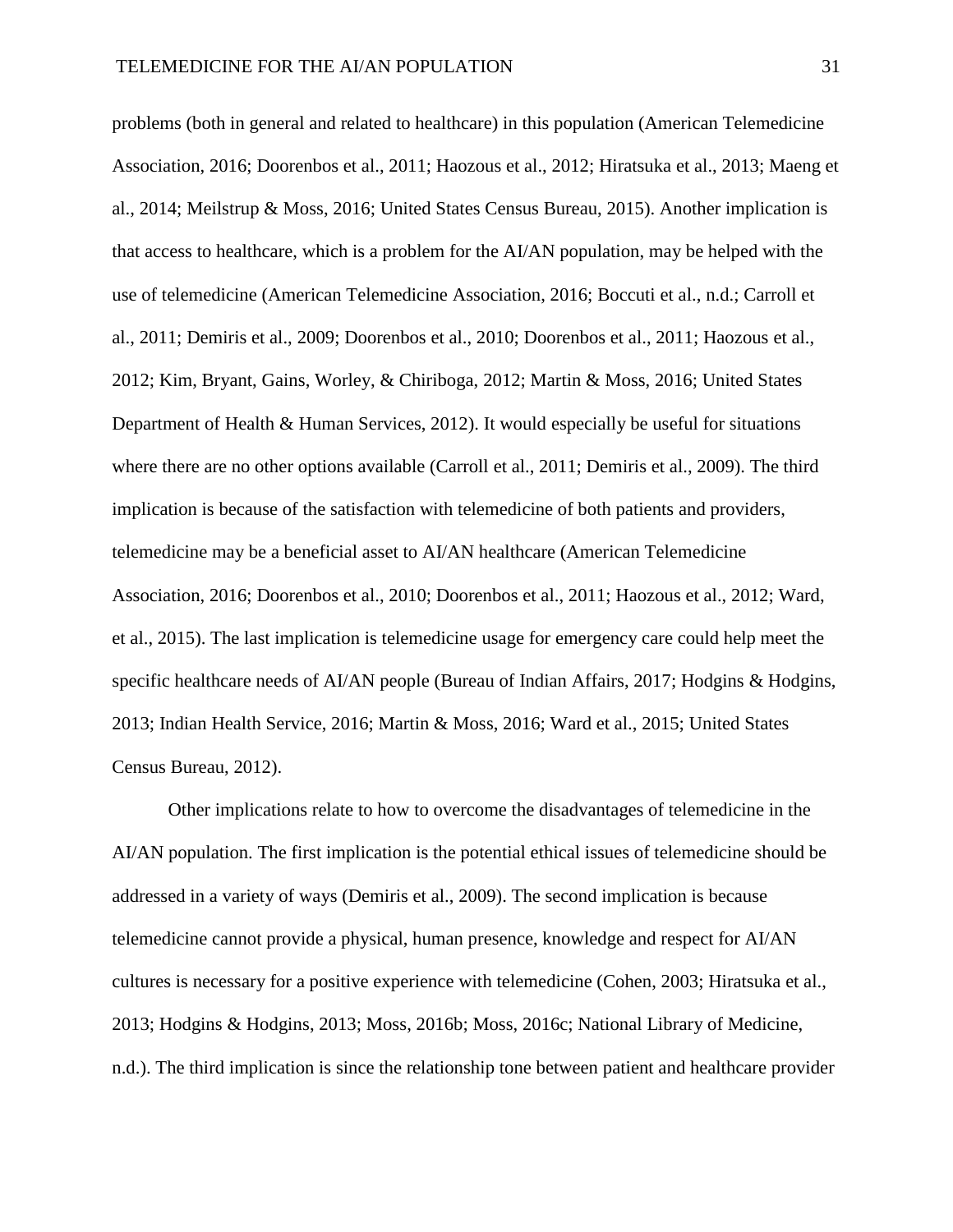impacts the way healthcare is received, understanding AI/AN culture would be advantageous for those who deliver healthcare to AI/ANs through telemedicine (Cohen, 2003; Hiratsuka et al., 2013).

# **Conclusion**

In summary, it is possible for the healthcare problems and disparities of American Indian and Alaska Native people to be helped with telemedicine/telehealth. The American Telemedicine Association (2016) defines telemedicine as healthcare given to patients in other locations through the use of technology communications (i.e. computer, phone). The possible benefits of telemedicine include: cost effectiveness, increased access to healthcare, and satisfaction of patients and providers (American Telemedicine Association, 2016). There are some disadvantages of telemedicine; one of them is a loss of physical proximity and touch (Demiris et al., 2009; Hiratsuka et al., 2013). However, a caring attitude and being knowledgeable about American Indian and Alaska Native cultures can aid the use of telemedicine within this population.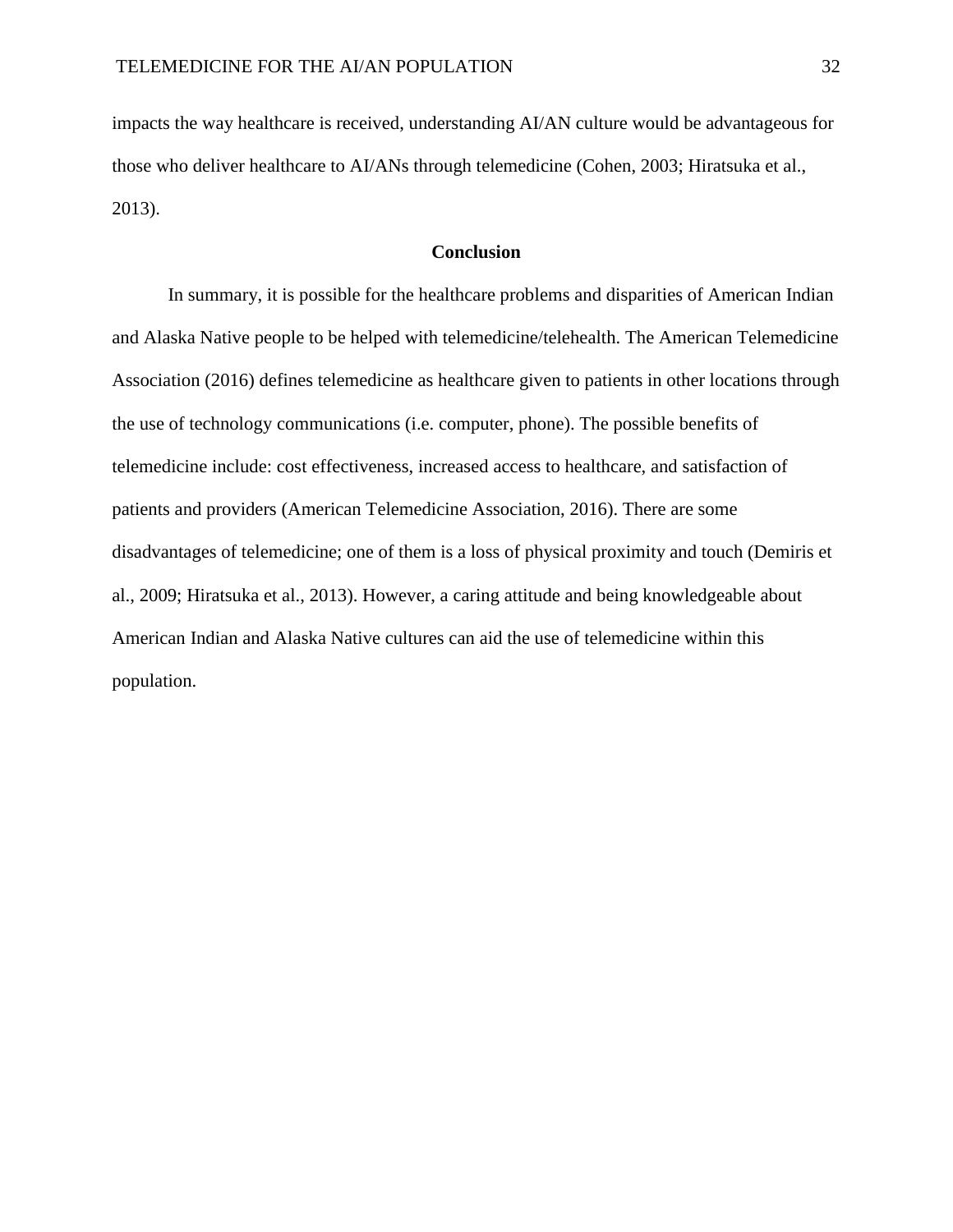### References

American Telemedicine Association. (2011). Telehealth nursing fact sheet. Retrieved from http://www.americantelemed.org/docs/default-document-

library/fact\_sheet\_final.pdf?sfvrsn=2

- American Telemedicine Association. (2016). About telemedicine. In About*.* Retrieved from http://www.americantelemed.org/main/about/telehealth
- Boccuti, C., Swoope, C., & Artiga, S. (n.d.). The role of Medicare and Indian Health Service for American Indians and Alaska Natives: Health, access, and coverage. Retrieved from http://files.kff.org/attachment/report-the-role-of-medicare-and-the-indian-health-servicefor-american-indians-and-alaska-natives-health-access-and-coverage
- Bureau of Indian Affairs. (2017). Frequently Asked Questions. In United States Department of the Interior: Indian Affairs*.* Retrieved from http://www.bia.gov/FAQs/index.htm
- Carroll, M., Cullen, T., Ferguson, S., Hogge, N., Horton, M., & Kokesh, J. (2011). Innovation in Indian healthcare: Using health information technology to achieve health equity for American Indian and Alaska Native populations. *Perspectives in Health Information Management*. Retrieved from

http://web.b.ebscohost.com.ezproxy.liberty.edu/ehost/detail/detail?vid=3&sid=246d52b4 -779d-416a-928f-

f01157d9763d%40sessionmgr101&hid=116&bdata=JnNpdGU9ZWhvc3QtbGl2ZSZzY2 9wZT1zaXRl#AN=104707872&db=rzh

Cohen, K. (2003). *Honoring the medicine: The essential guide to Native American healing*. New York: One World.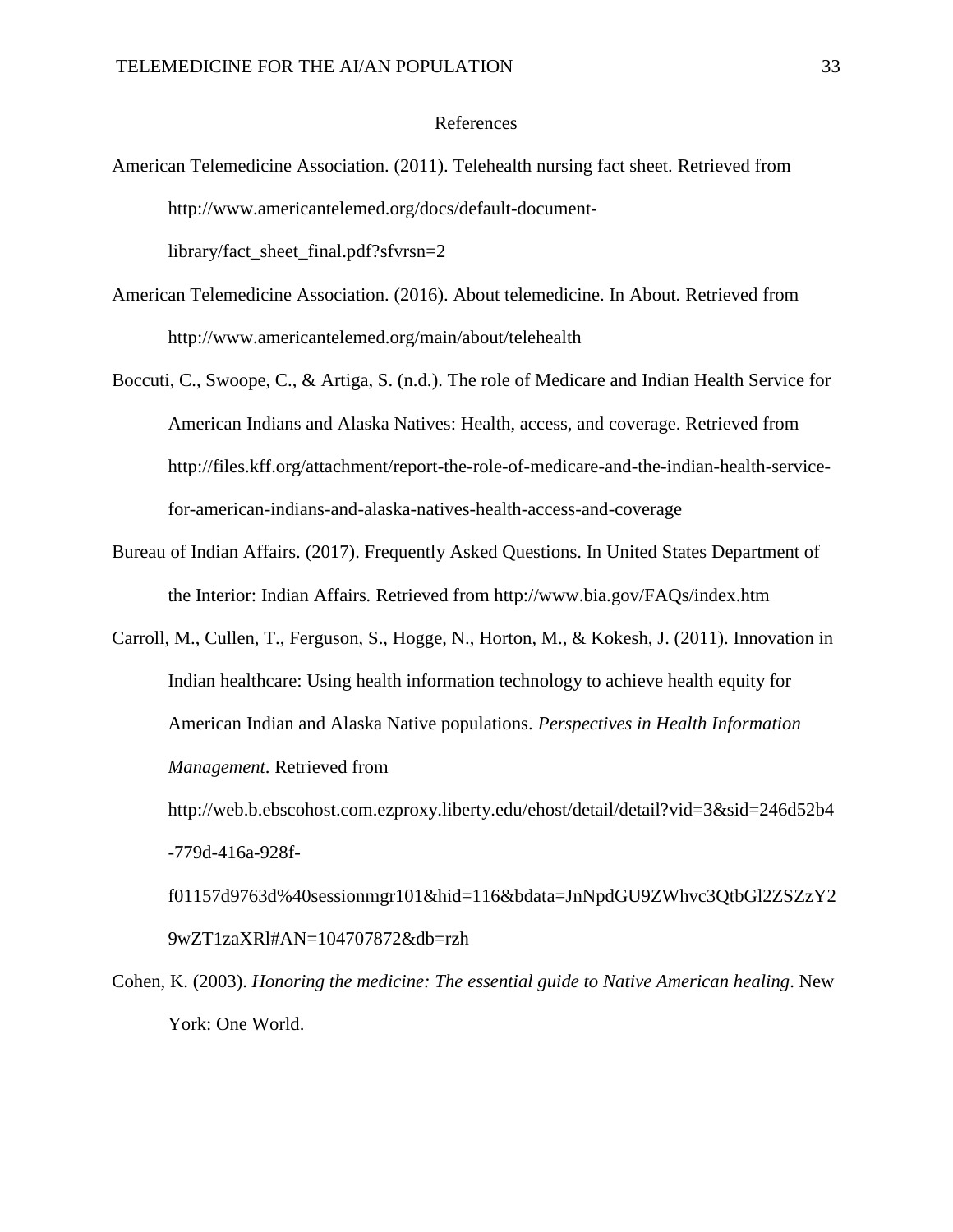- Demiris, G., Doorenbos, A.Z., & Towle, C. (2009). Ethical considerations regarding the use of technology for older adults: The case of telehealth. *Research in Gerontological Nursing, 2,* 128-136*.* doi: http://dx.doi.org.ezproxy.liberty.edu/10.3928/19404921-20090401-02
- Doorenbos, A. Z., Eaton, L.H., Haozous, E., Towle, C., Revels, L., & Buchwald, D. (2010). Satisfaction with telehealth for cancer support groups in rural American Indian and Alaska Native communities. *Clinical Journal of Oncology Nursing, 14,* 765-770. doi: 10.1188/10.CJON.765-770
- Doorenbos, A.Z., Kundu, A., Eaton, L.H., Demiris, G., Haozous, E.A., Towle, C., & Buchwald, D. (2011). Enhancing access to cancer education for rural healthcare providers via telehealth. *Journal of Cancer Education, 26,* 682-686. doi: 10.1007/s13187-011-0204-4
- Greymorning, S.N. (2016). Beyond the IHS: Indigenous knowledge and traditional approaches to health and healing (61-78). In Margaret P. Moss (Ed.), *American Indian health and nursing.* New York: Springer Publishing Company.
- Haozous, E, Doorenbos, A.Z., Demiris, G., Eaton, L.H., Towle, C., Kundu, A., & Buchwald, D. (2012). Role of telehealth/videoconferencing in managing cancer pain in rural American Indian communities. *Psycho-Oncology, 21,* 219-223. doi: 10.1002/pon.1887
- Hiratsuka, V., Delafield, R., Starks, H., Ambrose, A.J., & Mau, M.M. (2013). Patient and provider perspectives on using telemedicine for chronic disease management among Native Hawaiian and Alaska Native people. *International Journal of Circumpolar Health, 72,* 930-936. doi: http://dx.doi.org/10.3402/ijch.v72i0.21401
- Hodgins, O. & Hodgins, D. (2013). American Indians and Alaska Natives (449-451). In Larry Purnell (Ed.), *Transcultural health care: A culturally competent approach*. Philadelphia: F.A. Davis Company.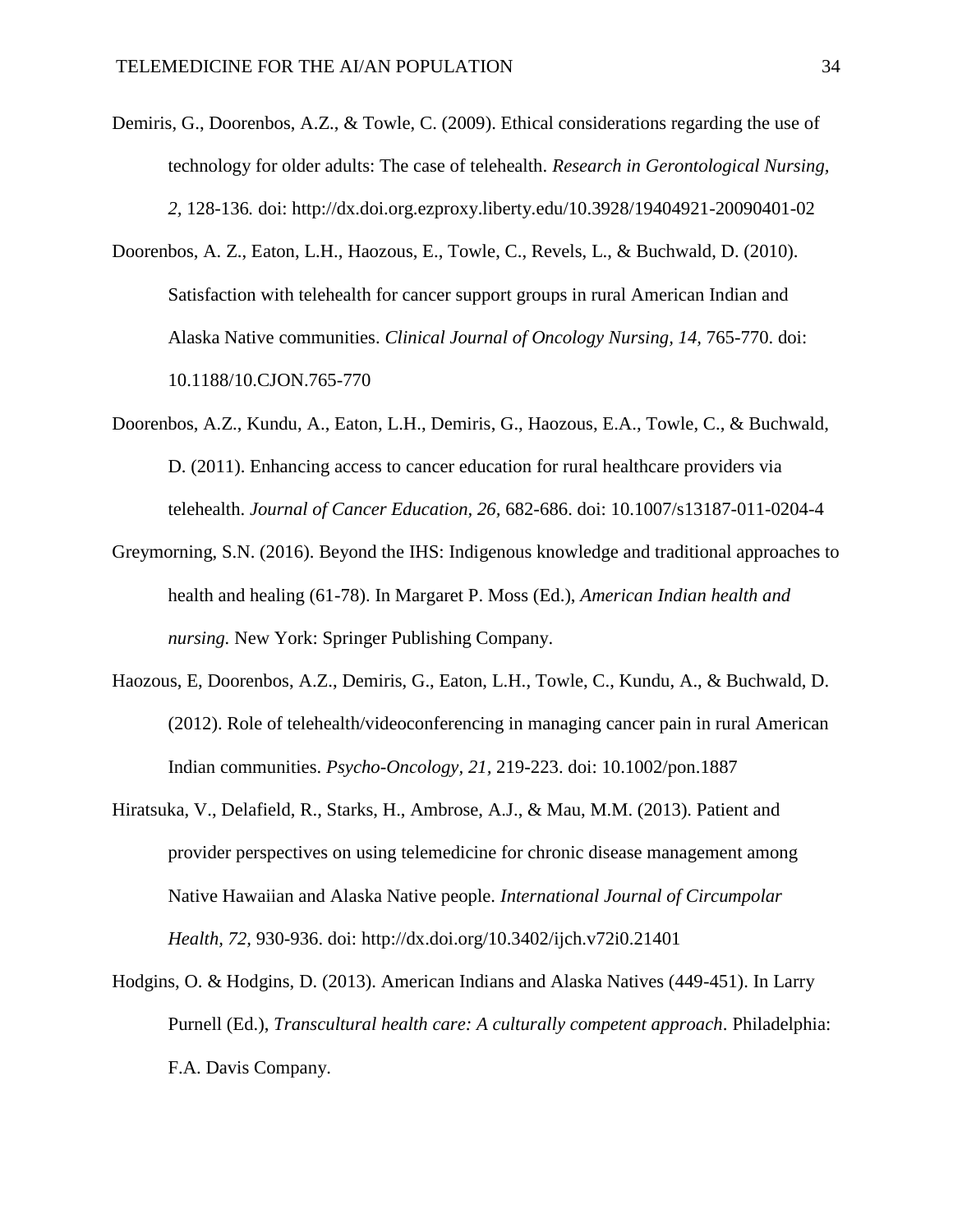- Indian Health Service. (n.d.) Agency overview. In About IHS*.* Retrieved from https://www.ihs.gov/aboutihs/overview/
- Indian Health Service. (2016). Disparities. In Newsroom-fact sheets*.* Retrieved from https://www.ihs.gov/newsroom/index.cfm/factsheets/disparities/
- Kim, G., Bryant, A.N., Goins, R.T., Worley, C.B., Chiriboga, D.A. (2012). Disparities in health care status and health care access and use among older American Indians and Alaska Natives and non-Hispanic whites in California. *Journal of Aging and Health, 24,* 799- 811. doi: 10.1177/0898264312444309
- Maeng, D.D., Starr, A.E., Tomcavage, J.F., Sciandra, J., Salek, D., & Griffith, D. (2014). Can telemonitoring reduce hospitalization and cost of care? A health plan's experience in managing patients with heart failure. *Population Health Management, 17,* 340-344. doi: 10.1089/pop.2013.0107
- Martin, L. & Moss, M.P. (2016). Urban American Indians (289-319). In Margaret P. Moss (Ed.), *American Indian health and nursing.* New York: Springer Publishing Company.
- Meilstrup, R.E. & Moss, M. P. (2016). The Indian health system and nursing (43-59). In Margaret P. Moss (Ed.), *American Indian health and nursing.* New York: Springer Publishing Company.
- Moss, M.P. (2016a). Indigenous America. In Margaret P. Moss (Ed.), *American Indian health and nursing* (1). New York: Springer Publishing Company.
- Moss, M.P. (2016b). Overview (3-12). In Margaret P. Moss (Ed.), *American Indian health and nursing.* New York: Springer Publishing Company.
- Moss, M.P. (2016c). Postcontact, sovereignty, and health (19-31). Margaret P. Moss (Ed.), *American Indian health and nursing.* New York: Springer Publishing Company.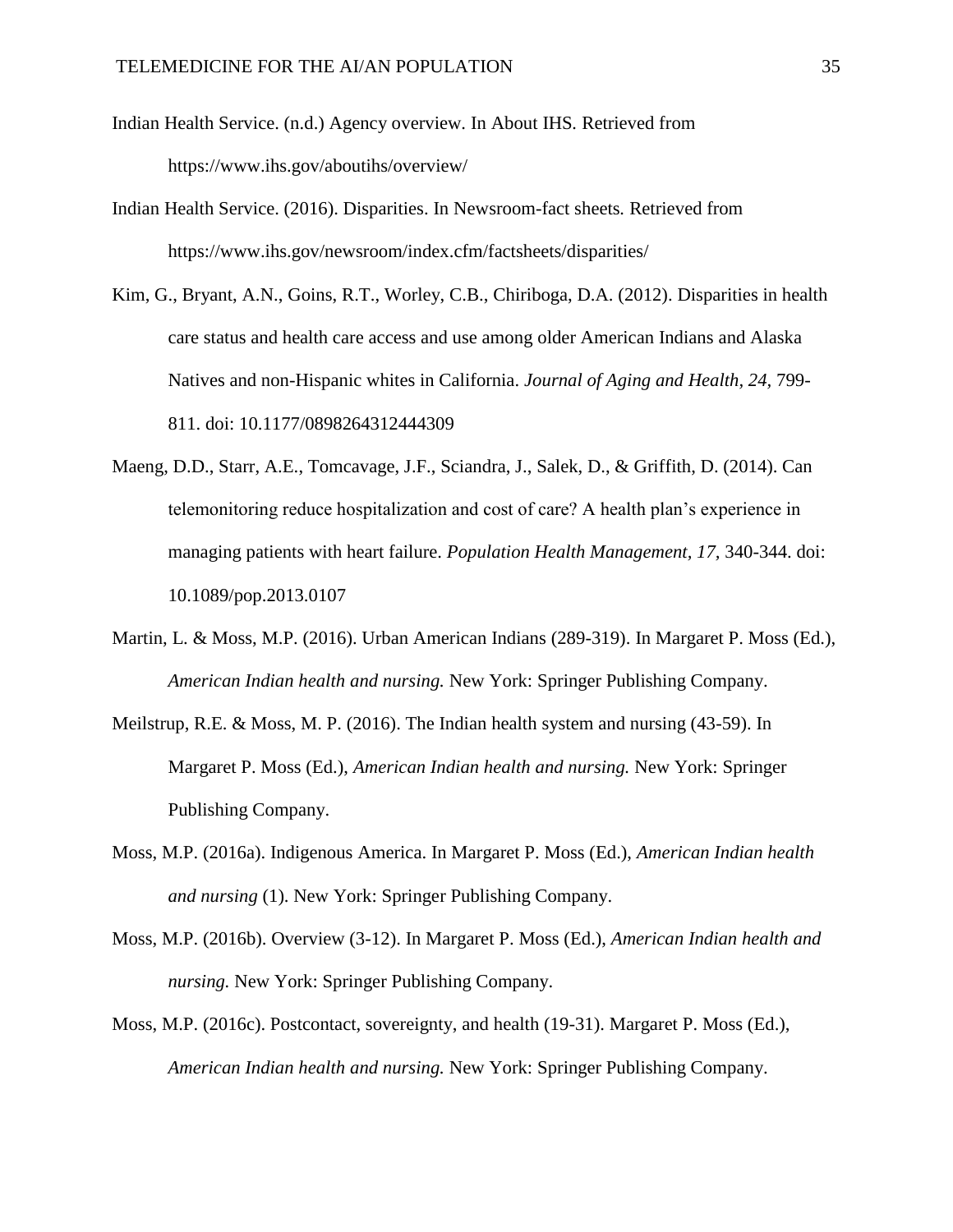National Library of Medicine. (n.d.). Medicine ways: Traditional healers and healing. In Native peoples' concepts of health and illness. Retrieved from https://www.nlm.nih.gov/nativevoices/exhibition/healing-ways/index.html

- United States Census Bureau. (2015). FFF: American Indian and Alaska Native Heritage Month: November 2015. In Newsroom. Retrieved from http://www.census.gov/newsroom/factsfor-features/2015/cb15-ff22.html
- United States Census Bureau (2012). 2010 US Census shows nearly half of American Indians and Alaska Natives report multiple races. In Newsroom archive*.* Retrieved from https://www.census.gov/newsroom/releases/archives/2010\_census/cb12-cn06.html
- United States Department of Health and Human Services. (2012). American Indians/Alaska Natives. In Minority women's health*.* Retrieved from https://www.womenshealth.gov/minority-health/american-indians/
- United States Department of the Interior. (2014). Budget justifications and performance information fiscal year 2014*.* Retrieved from

https://www.bia.gov/cs/groups/xocfo/documents/text/idc1-021730.pdf

- Urban Indian Health Institute. (2017). Urban Indian health organization profiles. In Urban Indian health. Retrieved from http://www.uihi.org/urban-indian-health-organization-profiles/
- Van Alst, T.C. (2016). Precontact indigenous North America (13-31). In Margaret P. Moss (Ed.), *American Indian health and nursing.* New York: Springer Publishing Company.
- Ward, M.M., Jaana, M., Natafgi, N. (2015). Systematic review of telemedicine applications in emergency rooms. *International Journal of Medical Informatics, 84,* 601-616. doi: http://dx.doi.org/10.1016/j.ijmedinfo.2015.05.009